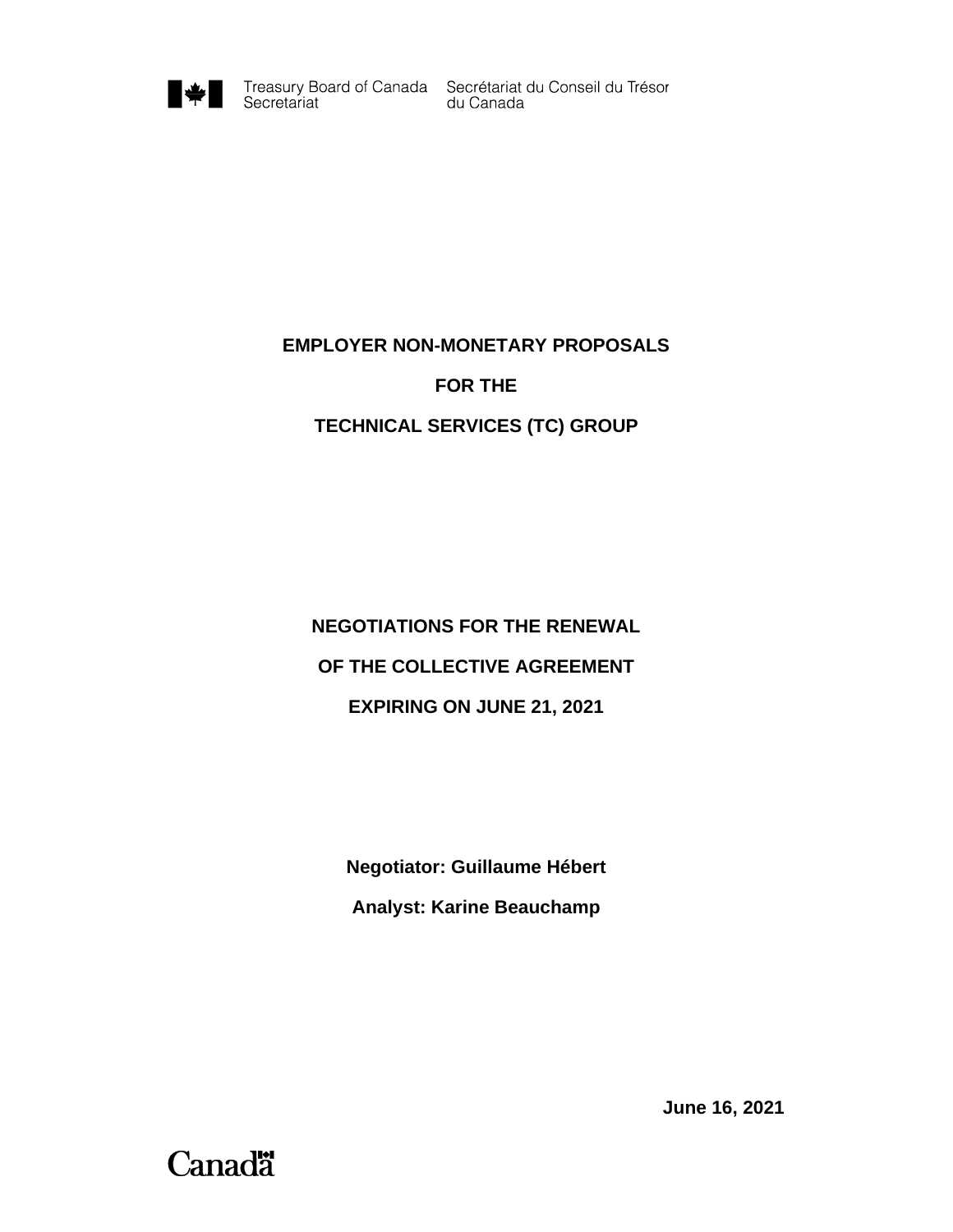# **TABLE OF CONTENTS**

| VARIOUS ARTICLES EXTRA DUTY WORK PERFORMED FROM A                                                                                                                                                                                   |
|-------------------------------------------------------------------------------------------------------------------------------------------------------------------------------------------------------------------------------------|
|                                                                                                                                                                                                                                     |
|                                                                                                                                                                                                                                     |
|                                                                                                                                                                                                                                     |
|                                                                                                                                                                                                                                     |
|                                                                                                                                                                                                                                     |
|                                                                                                                                                                                                                                     |
|                                                                                                                                                                                                                                     |
| ARTICLE 60 CORRECTIONAL SERVICE SPECIFIC DUTY ALLOWANCE23                                                                                                                                                                           |
|                                                                                                                                                                                                                                     |
| APPENDIX K SPECIAL PROVISIONS FOR EMPLOYEES CONCERNING<br>DIVING DUTY ALLOWANCE, VACATION LEAVE WITH PAY,<br>NATIONAL CONSULTATION COMMITTEE AND TRANSFER AT SEA 25                                                                 |
| APPENDIX N MEMORANDUM OF AGREEMENT RESPECTING<br>SESSIONAL LEAVE FOR CERTAIN EMPLOYEES OF THE TRANSLATION                                                                                                                           |
| APPENDIX W MEMORANDUM OF UNDERSTANDING IN RESPECT OF<br>EMPLOYEES IN THE ENGINEERING AND SCIENTIFIC SUPPORT (EG)<br>AND GENERAL TECHNICAL (GT) GROUPS WORKING SHORE-BASED                                                           |
| APPENDIX KK MEMORANDUM OF UNDERSTANDING WITH RESPECT<br>TO THE JOINT REVIEW OF APPENDIX C APPLICABLE TO FISHERY<br>OFFICERS IN THE GENERAL TECHNICAL (GT) GROUP WORKING<br>OFFSHORE SURVEILLANCE AT THE DEPARTMENT OF FISHERIES AND |
| APPENDIX LL MEMORANDUM OF UNDERSTANDING BETWEEN THE<br>TREASURY BOARD OF CANADA AND THE PUBLIC SERVICE                                                                                                                              |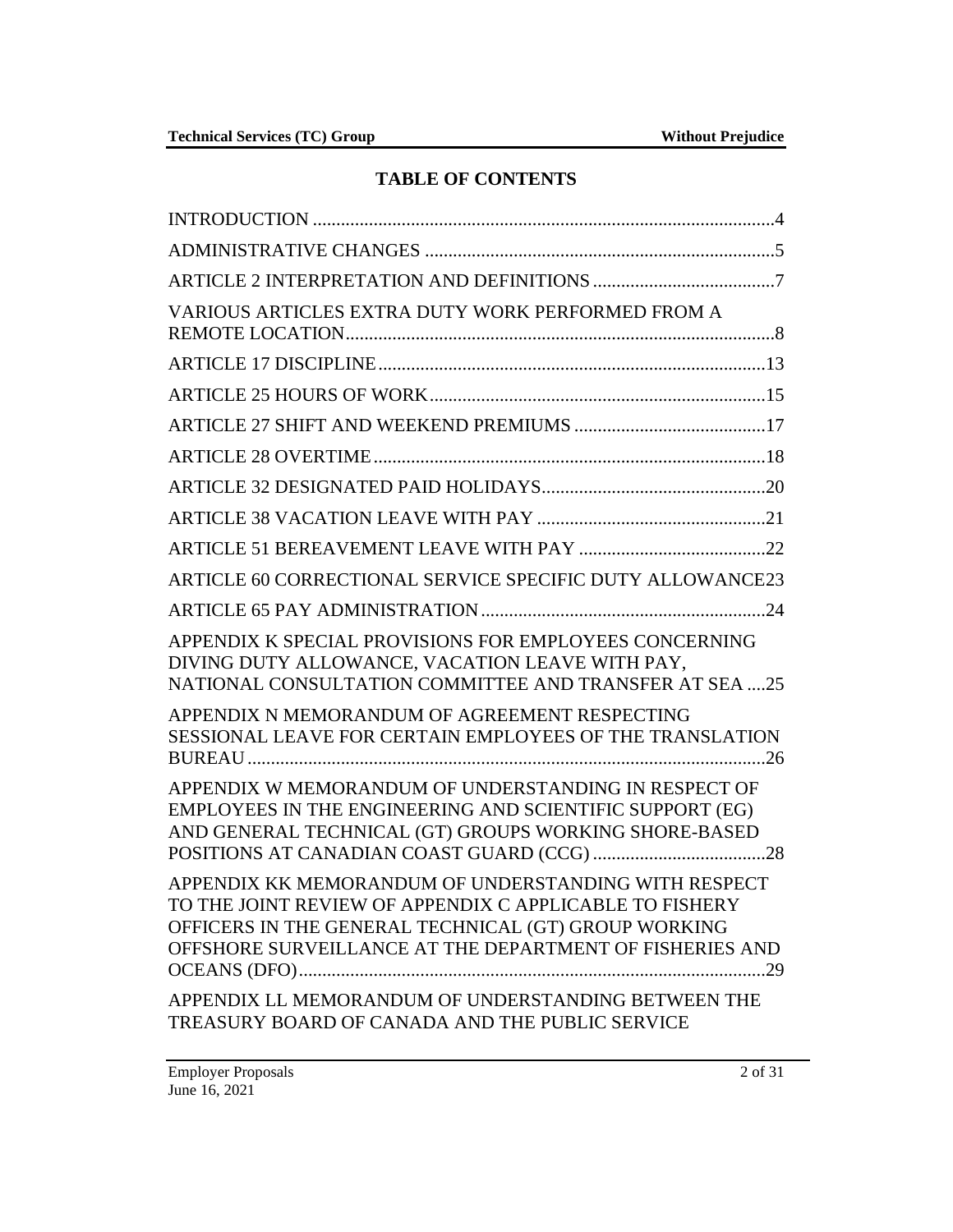| ALLIANCE OF CANADA WITH RESPECT TO A JOINT STUDY ON |  |
|-----------------------------------------------------|--|
|                                                     |  |
|                                                     |  |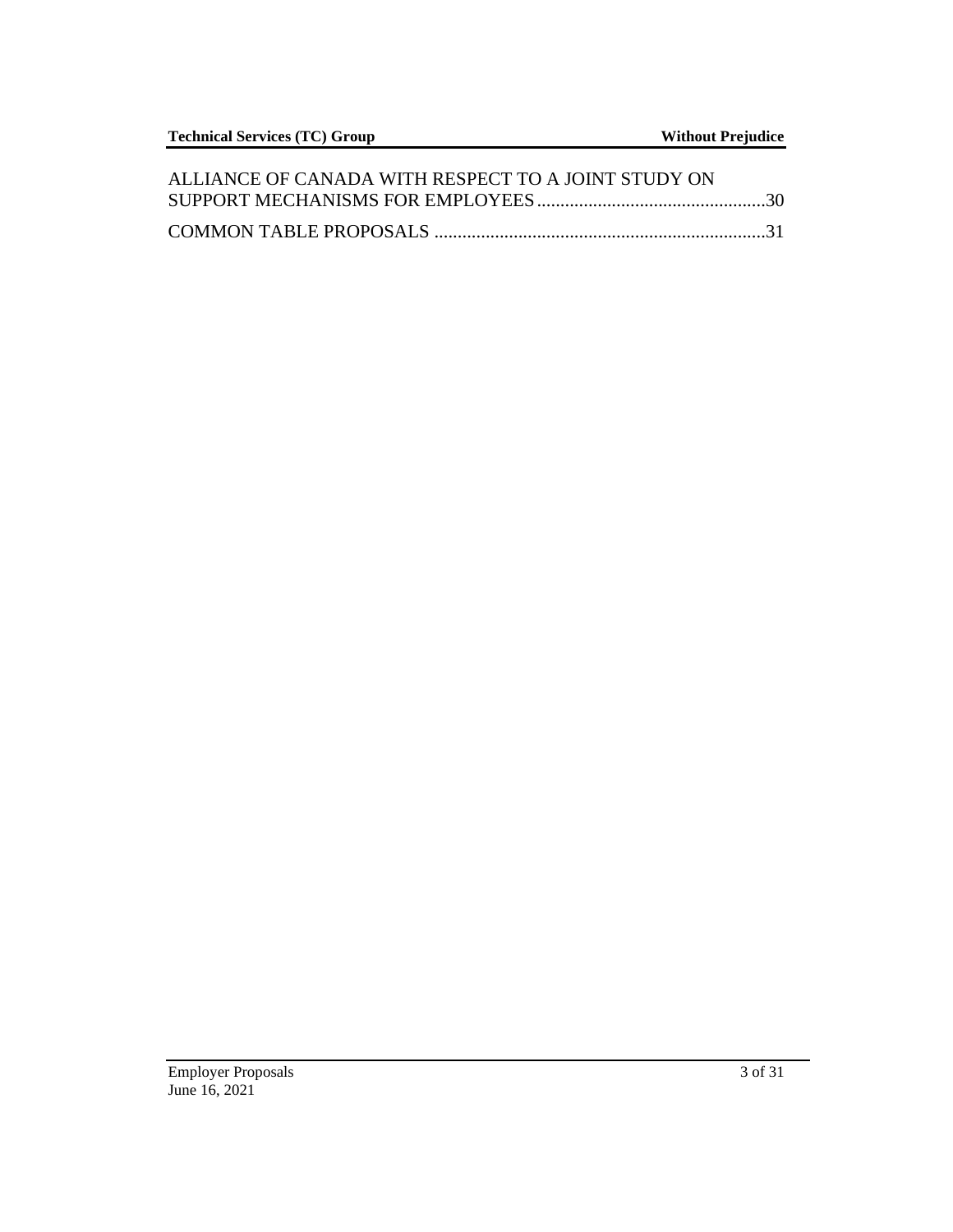# **INTRODUCTION**

<span id="page-3-0"></span>With consideration to the safety and security of Canadians, as well as supporting the continuous improvement of service to Canadians, the Employer's negotiation objectives for this round of bargaining are to:

- preserve and enhance management authorities to continue to effectively and efficiently meet operational requirements;
- enhance flexibilities with regards to hours of work provisions;
- support pay administration simplification; and
- address departmental operating priorities.

The Government of Canada is committed to reaching a collective agreement that is fair to employees, mindful of economic and fiscal context and reasonable for Canadians.

Without prejudice, attached are the Employer proposals for the negotiation of a single collective agreement covering employees who are members of the Technical Services (TC) bargaining unit.

The Employer reserves the right to present other proposals in negotiations as well as counterproposals with respect to union demands.

The Employer also proposes that articles of the agreement which are not modified, deleted or ultimately dealt with by the parties as proposals shall be renewed with only appropriate editorial modification to ensure compatibility with other articles as finally agreed. Those provisions or Memoranda of Understanding that have expired or are set to expire upon the signing of a new collective agreement shall not be renewed.

Proposed changes are highlighted in **bold** font. Where deletions are proposed, the words have a strikethrough "-".

The Employer reserves the right to discuss rates of pay and pay notes at a later time during the negotiation process.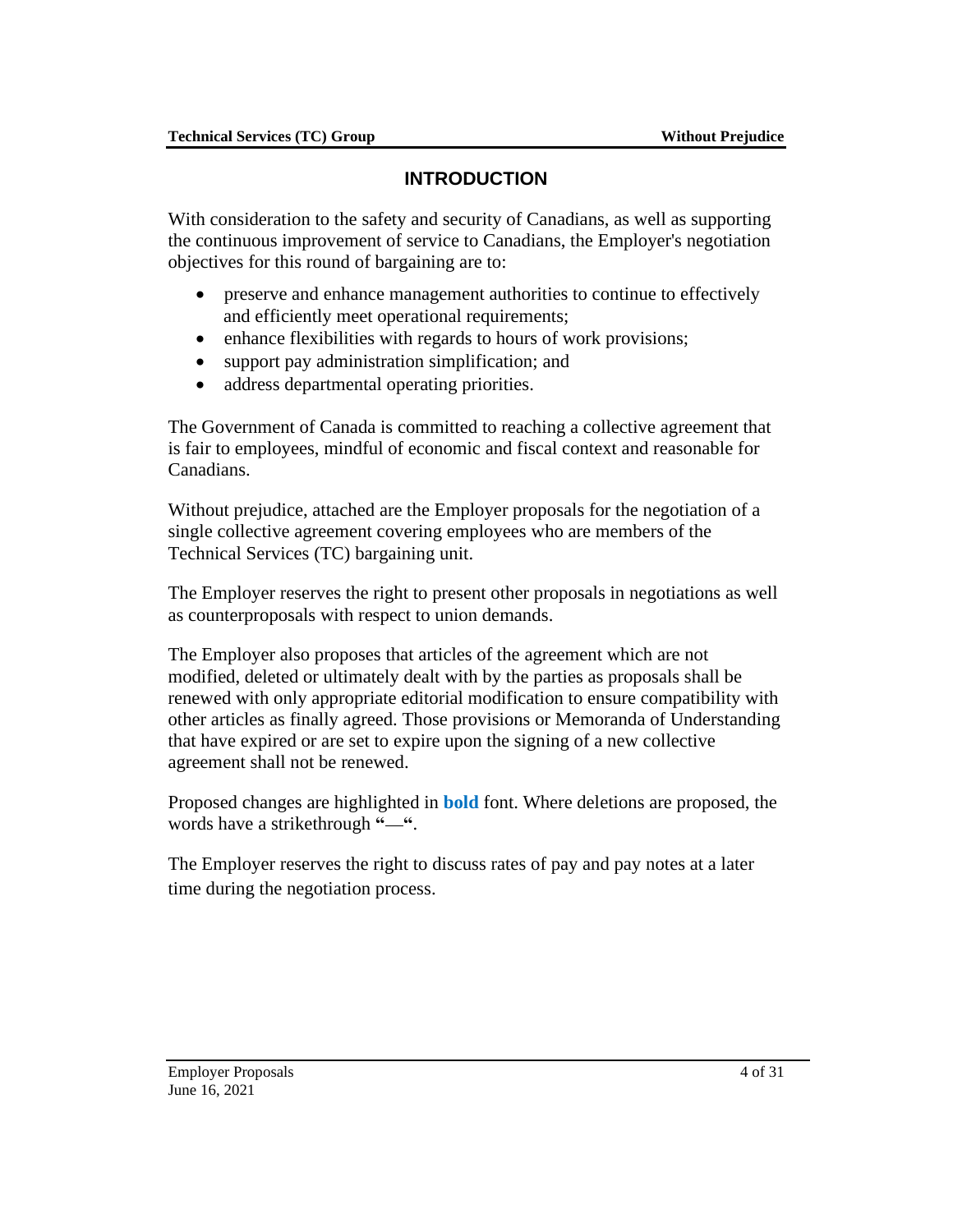## **ADMINISTRATIVE CHANGES**

<span id="page-4-0"></span>Delete references to "furlough leave".

This applies to the following provisions:

- 37.06;
- 38.05;
- $-38.08(b);$
- 38.09;
- 38.12;
- 38.13; and
- 38.14.

Update reference to the "Public Service Labour Relations Board" and "*Public Service Labour Relations Act* (PSLRB/PSLRA)" omitted last round.

This applies to the following provisions:

### **Article 14: leave with or without pay for Alliance business**

Complaints made to the *Federal Public Sector Service Labour Relations and Employment Board* pursuant to section 190(1) of the *Federal Public Sector Service Labour Relations Act*

### **Appendix T – Workforce Adjustment**

**7.2.2** There are three (3) types of transitional employment arrangements resulting from alternative delivery initiatives:

a. Type 1: full continuity

Type-1 arrangements meet all of the following criteria:

ii. (…) until modified by the new employer or by the **F**PSLREB pursuant to a successor rights application;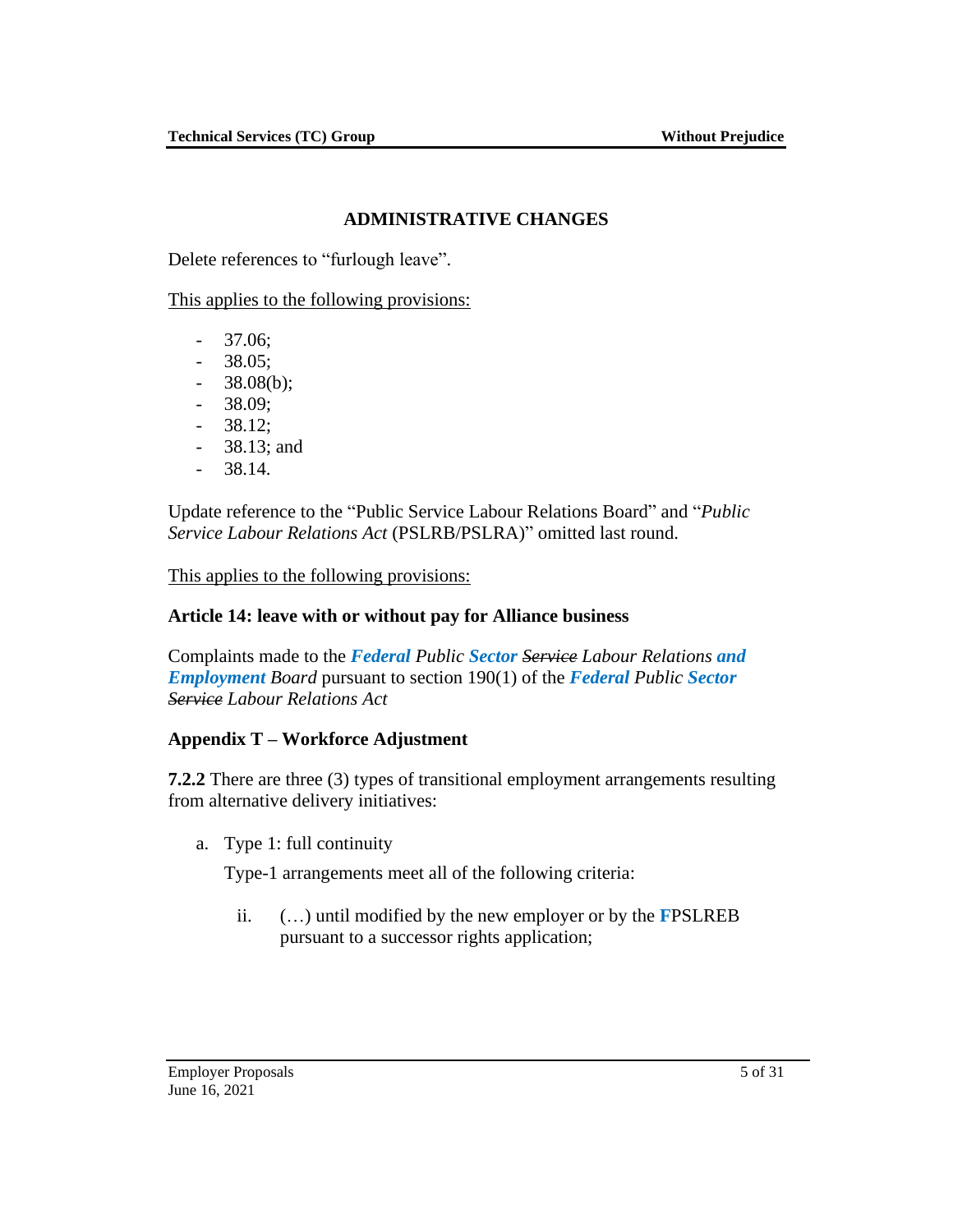# **ADMINISTRATIVE CHANGES**

*The Employer wishes to propose to amend references of departments' titles in collective agreements in accordance with the "Legal Title".* 

This applies to various references:

- **Department of the Environment** replaces Environment Canada at Appendix AA.
- **Department of Employment and Social Development** replaces Employment and Social Development Canada at Appendix DD and LL.
- **Department of Health** replaces Health Canada at Appendix X.
- **Treasury Board** replaces Treasury Board Canada in the following provisions:
	- 7.02;
	- 68.02 (signature block);
	- Introduction of the Memoranda of agreement (signature block);
	- Appendix H;
	- Appendix S;
	- Appendix FF;
	- Appendix GG;
	- Appendix HH;
	- Appendix II; and
	- Appendix LL.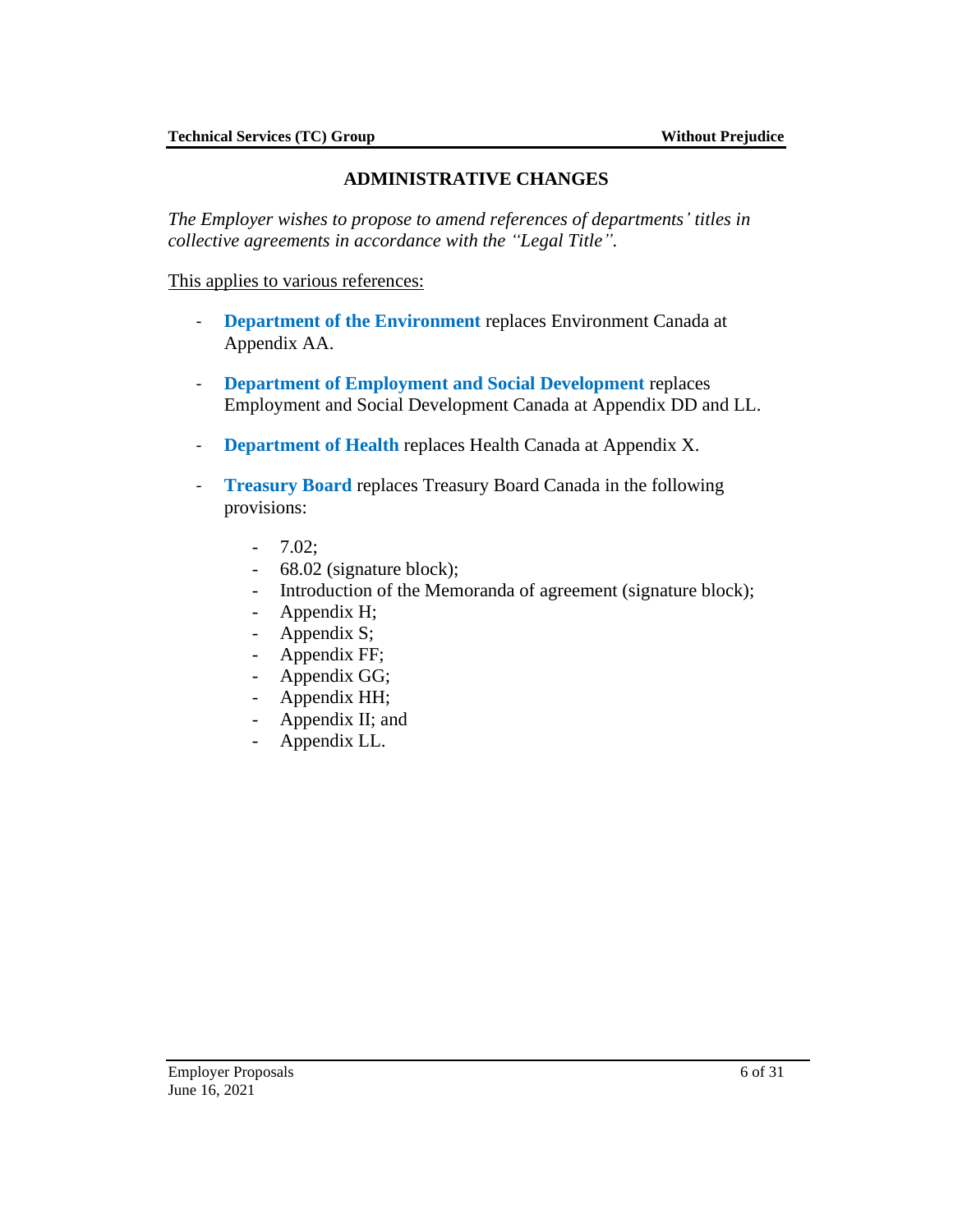## **ARTICLE 2 INTERPRETATION AND DEFINITIONS**

<span id="page-6-0"></span>**2.01** For the purpose of this agreement:

## **"continuous employment" (emploi continu)**

has the same meaning as specified in the existing *Directive on Terms and Conditions of Employment* of the Employer on the date of signing of this agreement.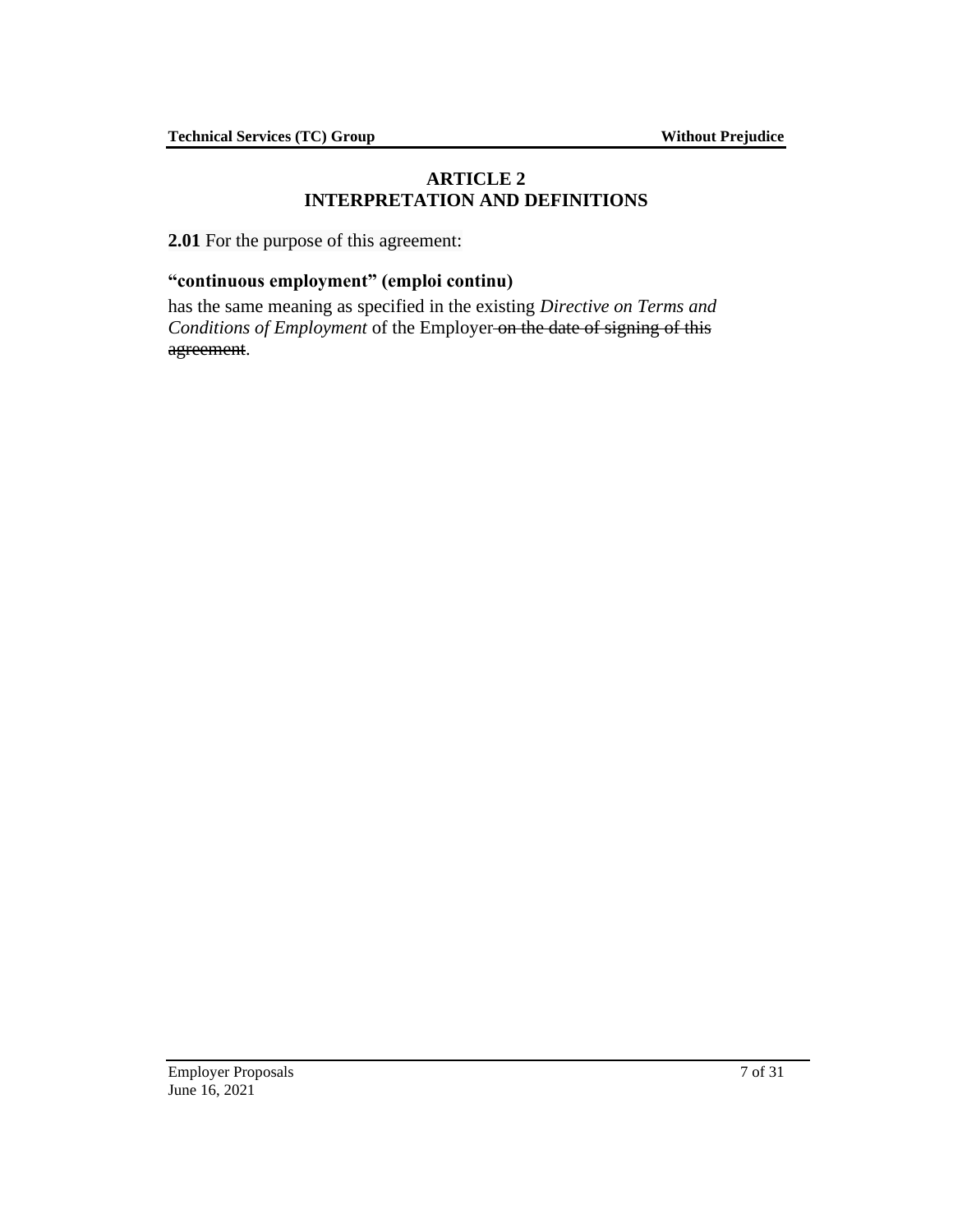### <span id="page-7-0"></span>**VARIOUS ARTICLES EXTRA DUTY WORK PERFORMED FROM A REMOTE LOCATION**

*The Employer is proposing the following modifications to the overtime, call-back pay and designated paid holidays provisions in the collective agreement to distinguish between physically reporting to the workplace versus working remotely at one's residence or at another place to which the Employer has agreed.*

This applies to the following:

# **ARTICLE 28: OVERTIME**

#### **(New paragraph)**

### **28.06**

- a. If an employee is given instructions before the beginning of the employee's meal break or before the midpoint of the employee's workday whichever is earlier, to work overtime on that day and reports for work at a time which is not contiguous to the employee's work period, the employee shall be paid for the time actually worked, or a minimum of two (2) hours' pay at straight time, whichever is the greater **if the employee has to physically report to the workplace**.
- b. If an employee is given instructions, after the midpoint of the employee's workday or after the beginning of his or her meal break whichever is earlier, to work overtime on that day and reports for work at a time which is not contiguous to the employee's work period, the employee shall be paid for the time actually worked, or a minimum of three (3) hours' pay at straight time, whichever is the greater **if the employee has to physically report to the workplace**.
- c. **If an employee is required to work under the conditions described in (a) or (b), and is given authorization to work said overtime at the employee's residence or at another place to which the Employer agrees, the employee shall be paid for the time actually worked at the applicable overtime rate.**

*(renumber accordingly)*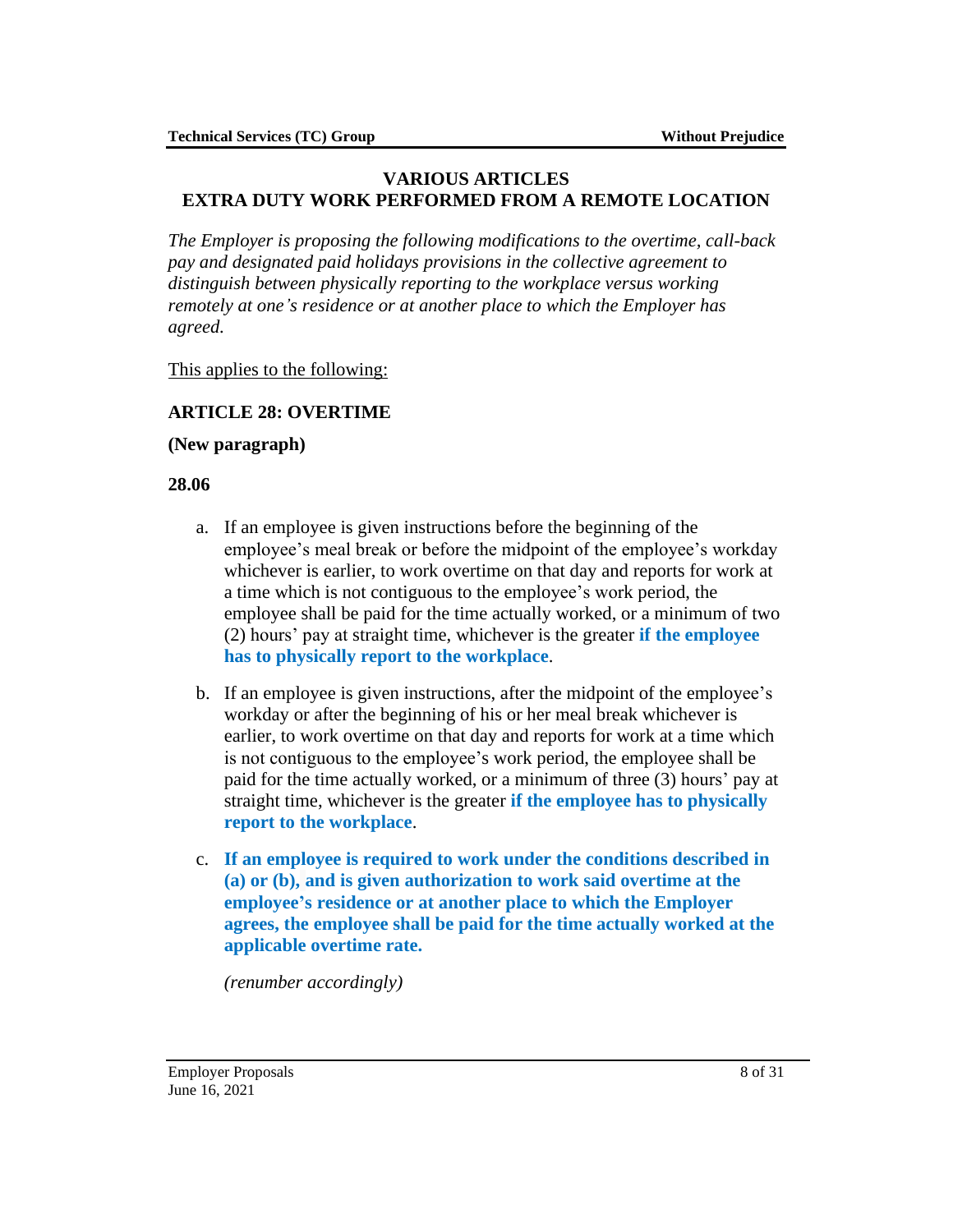# **ARTICLE 28 OVERTIME**

#### **Meals allowance**

#### **28.10**

- a. An employee who works three (3) or more hours of overtime immediately before or immediately following the employee's scheduled hours of work shall be reimbursed for one (1) meal in the amount of twelve dollars (\$12.00), except where free meals are provided.
- b. When an employee works overtime continuously extending three (3) hours or more beyond the period provided for in (a), the employee shall be reimbursed for one (1) additional meal in the amount of twelve dollars (\$12.00) for each additional three (3) hour period thereafter, except where free meals are provided.
- c. Reasonable time with pay, to be determined by the Employer, shall be allowed the employee in order that the employee may take a meal break either at or adjacent to the employee's place of work.
- d. Meal allowances under this clause shall not apply to an employee who is in travel status which entitles the employee to claim expenses for lodging and/or meals.
- **e. Meal allowances under this clause shall not apply to an employee who has obtained authorization to perform overtime work at the employee's residence or at another place to which the Employer agrees.**

### **ARTICLE 29: CALL-BACK PAY**

**29.01** If an employee is called back to work **and physically reports to the workplace**:

a. on a designated paid holiday which is not the employee's scheduled day of work,

or

b. on the employee's day of rest, or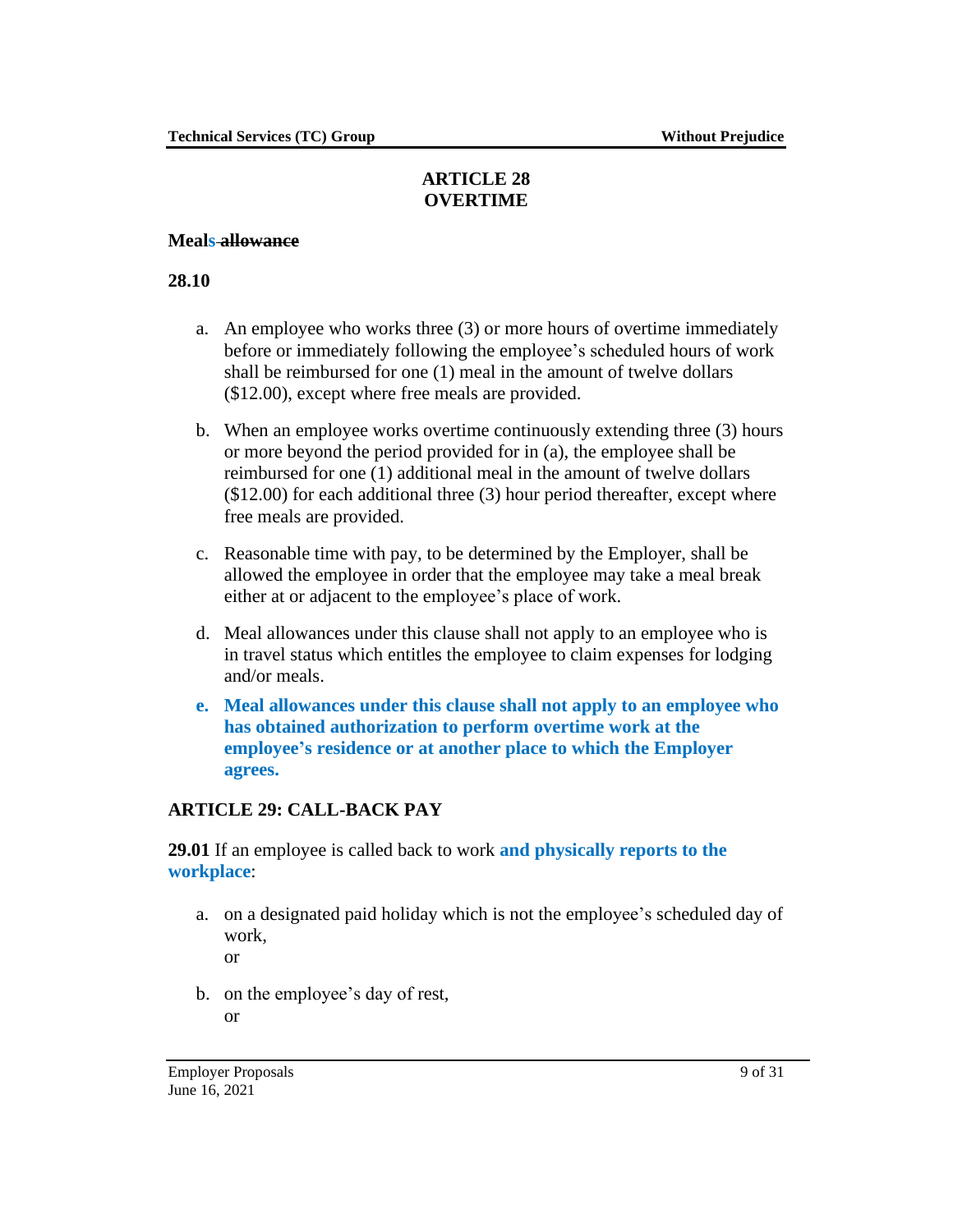c. after the employee has completed his or her work for the day and has **physically** left his or her place of work, and **physically** returns to **the workplace**, **provided that the period worked by the employee is not contiguous to the employee's normal hours of work**,

the employee shall be paid the greater of:

- i. compensation equivalent to three (3) hours' pay at the applicable overtime rate of pay for each call-back **which shall apply only the first time an employee performs work during an eight (8) hour period** to a maximum of eight (8) hours' compensation in an eight (8) hour period. Such maximum shall include any reporting pay pursuant to clause 32.06 and the relevant reporting pay provisions, or
- ii. compensation at the applicable rate of overtime compensation for time worked,

provided that the period worked by the employee is not contiguous to the employee's normal hours of work.

### **29.02 Call-back worked from a remote location**

29.02 An employee who receives a call to duty or responds to a telephone or data line call while on standby or at any other time outside of his or her scheduled hours of work, may at the discretion of the Employer work at the employee's residence or at another place to which the Employer agrees. In such instances, the employee shall be paid the greater of:

- a. compensation **compensated** at the applicable overtime rate for any time worked**.**
	- $\Theta$ **r**
- b. compensation equivalent to one (1) hour's pay at the straight-time rate, which shall apply only the first time an employee performs work during an eight (8) hour period, starting when the employee first commences the work.

# **ARTICLE 30 – STANDBY**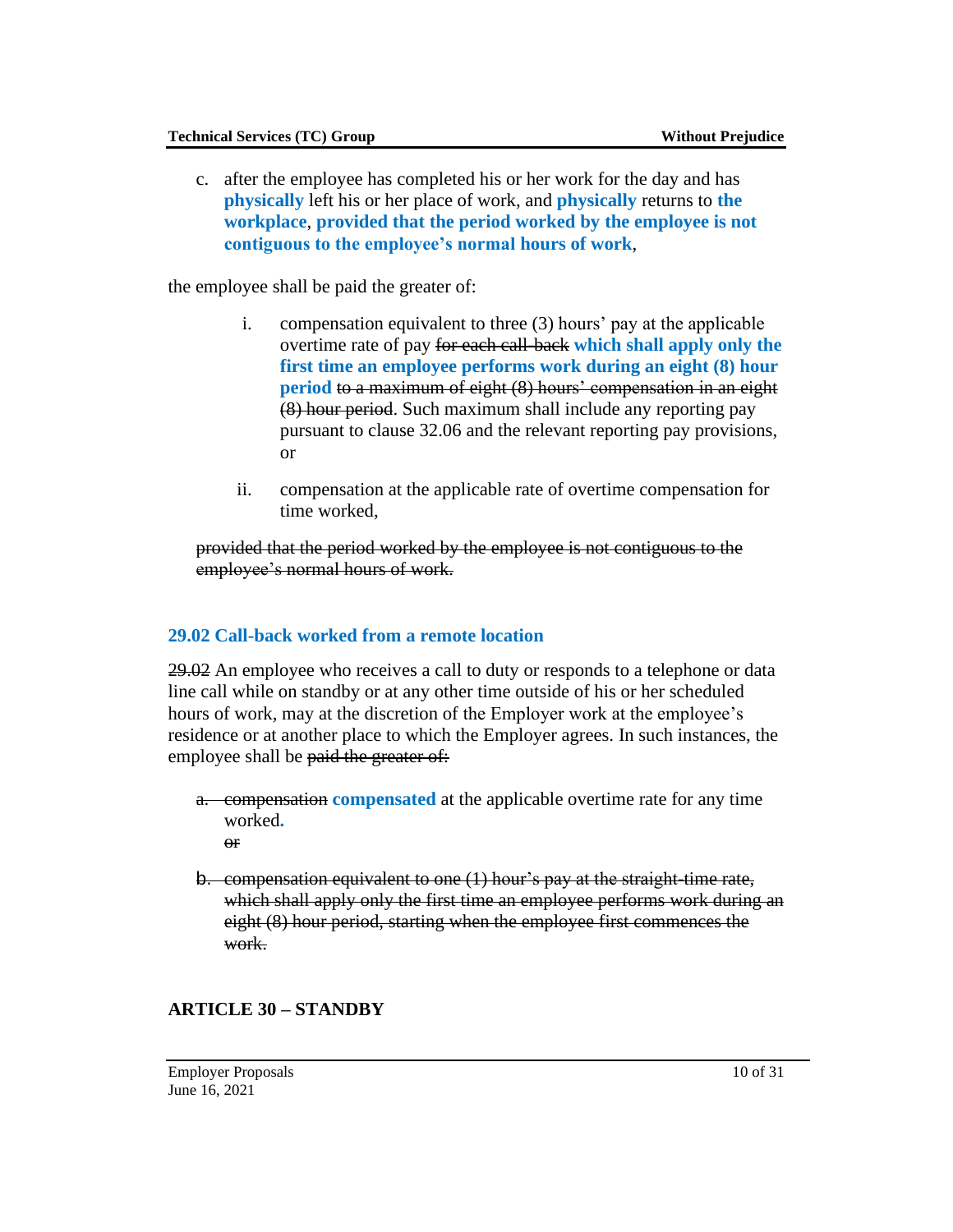**30.05** An employee on standby who is required to report for work shall be compensated in accordance with **Article 29** clause 29.01.

# **ARTICLE 31 – REPORTING PAY**

## **31.01**

- a. When an employee is required to **physically** report and **physically** reports to work **the workplace** on the employee's day of rest, the employee is entitled to a minimum of three (3) hours' pay at the applicable overtime rate of pay;
- b. **An employee who is required to work on a day of rest, may at the discretion of the Employer work at the employee's residence or at another place to which the Employer agrees. In such instances, the employee shall be paid for the time actually worked at the applicable overtime rate.**

*(renumber accordingly)*

**31.02** When an employee reports for work under the conditions described in clause **paragraph** 31.01**(a)**, and is required to use transportation services other than normal public transportation services, the employee shall be reimbursed for reasonable expenses incurred as follows:

- a. at the kilometric rate normally paid to an employee when authorized by the Employer to use his or her automobile when the employee travels by means of the employee's own automobile, or
- b. out-of-pocket expenses for other means of commercial transportation.

# **ARTICLE 32: DESIGNATED PAID HOLIDAYS**

**32.06** When an employee is required to **physically** report **to the** for work**place** on a designated holiday, the employee shall be paid the greater of:

a. compensation equivalent to three (3) hours' pay at the applicable overtime rate of pay for each reporting**, which shall apply only the first time an**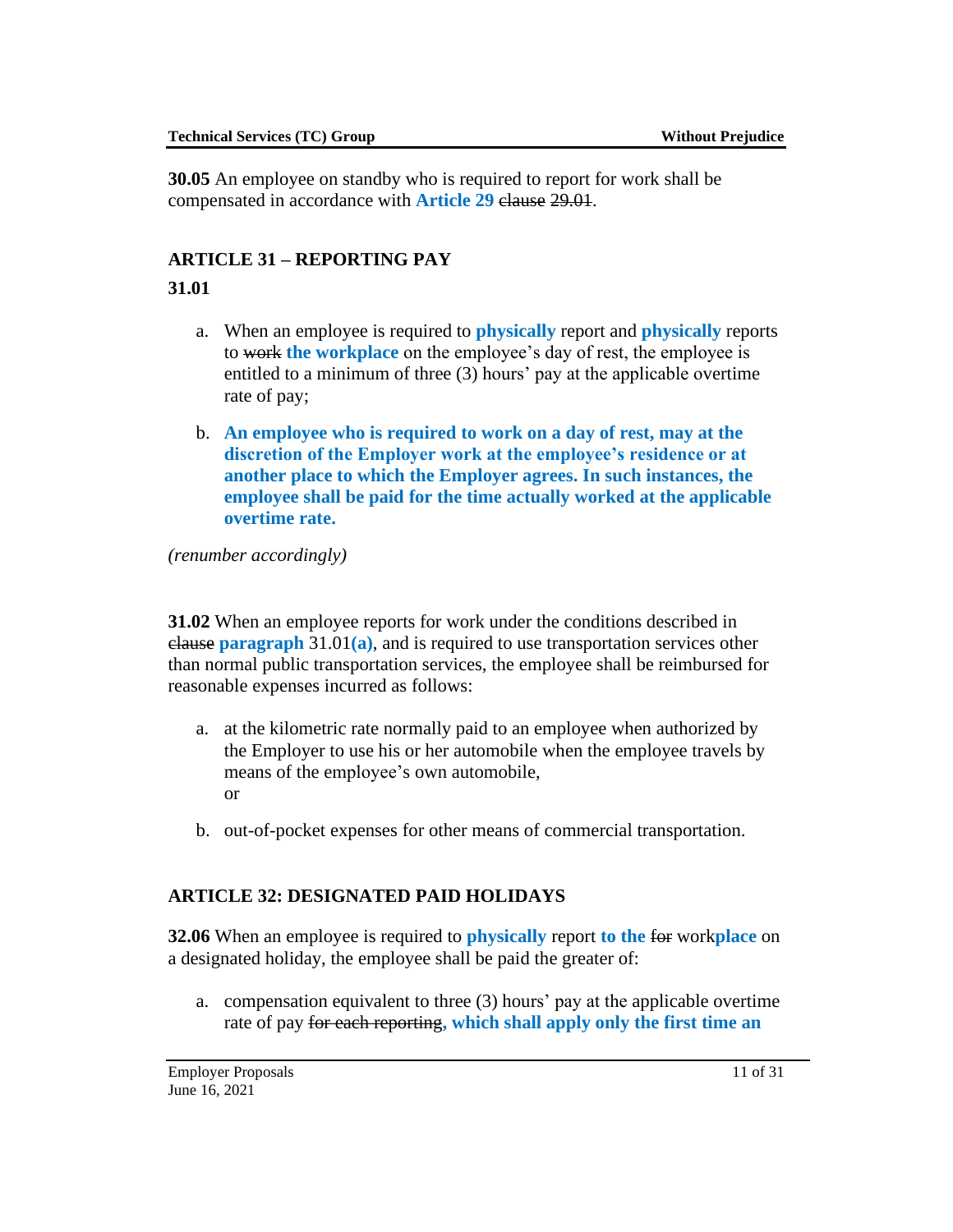**employee performs work during an eight (8) hour period** to a maximum of eight (8) hours' compensation in an eight (8) hour period; or

b. compensation in accordance with the provisions of clause 32.05.

**32.07 An employee who is required to work on a designated holiday, may at the discretion of the Employer work at the employee's residence or at another place to which the Employer agrees. In such instances, the employee shall be paid for the time actually worked at the applicable overtime rate.**

*(renumber accordingly)*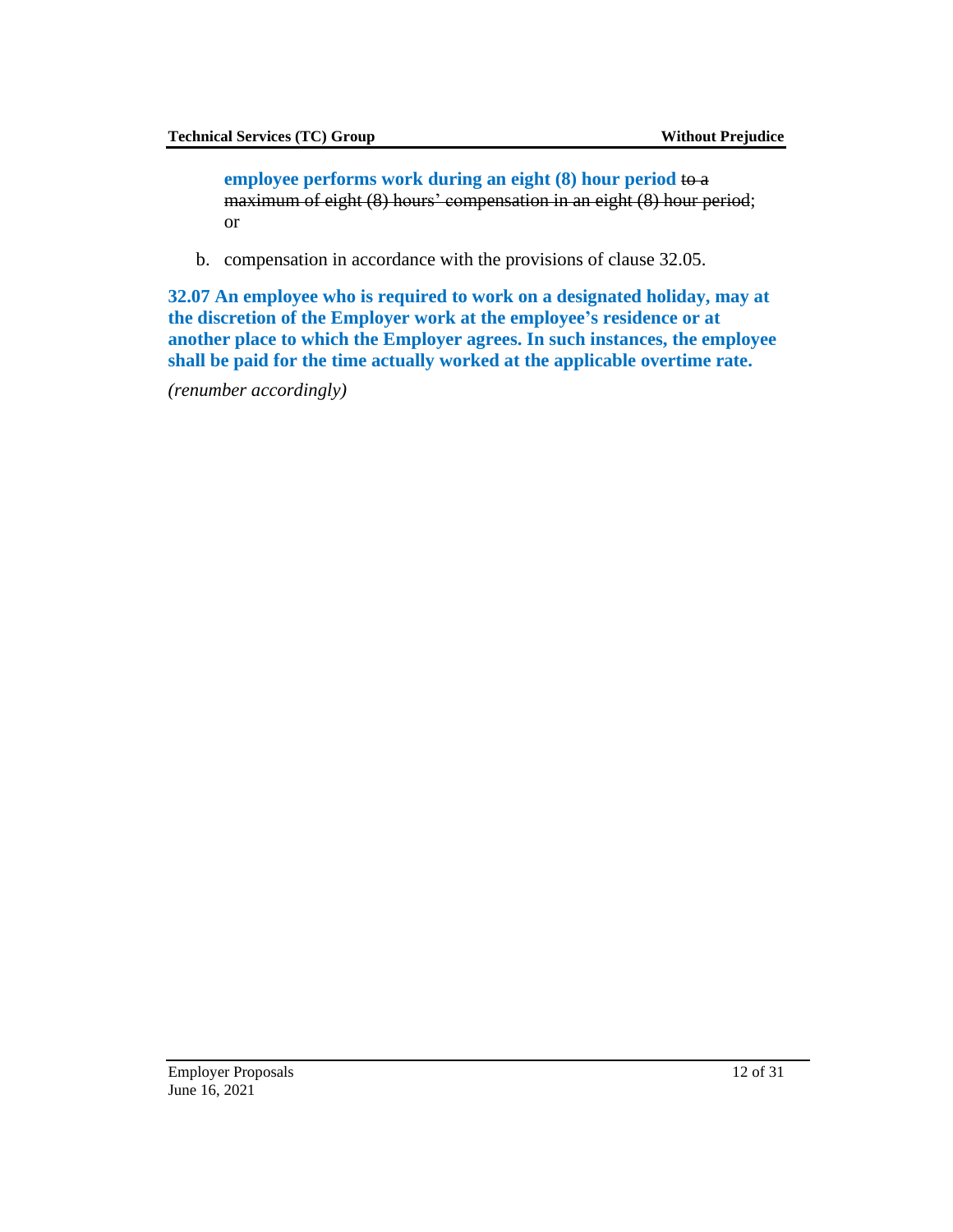# **ARTICLE 17 DISCIPLINE**

<span id="page-12-0"></span>*The Employer wishes to discuss its obligations following the McNeil decision, with respect to keeping records of discipline beyond the 2 years limit currently provided for in collective agreements in certain circumstances and for certain employees.*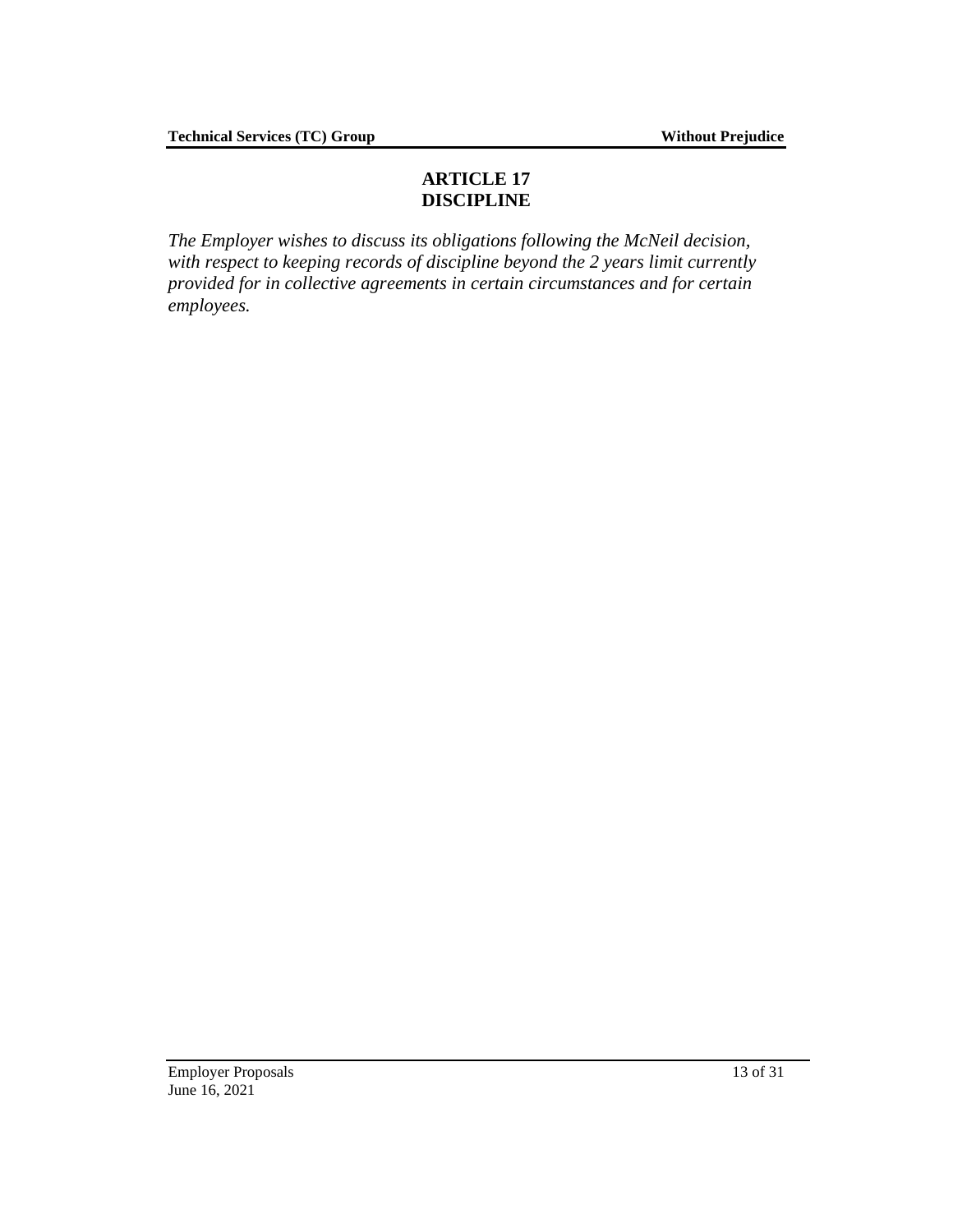### **ARTICLE 25 HOURS OF WORK**

*In the interest of supporting the continuous improvement of service to Canadians, the Employer wishes to discuss options to explore enhanced flexibilities with regards to the hours of work provisions, which may require consequential changes to other provisions, such as but not limited to overtime, call back, shift work , standby and travelling time.*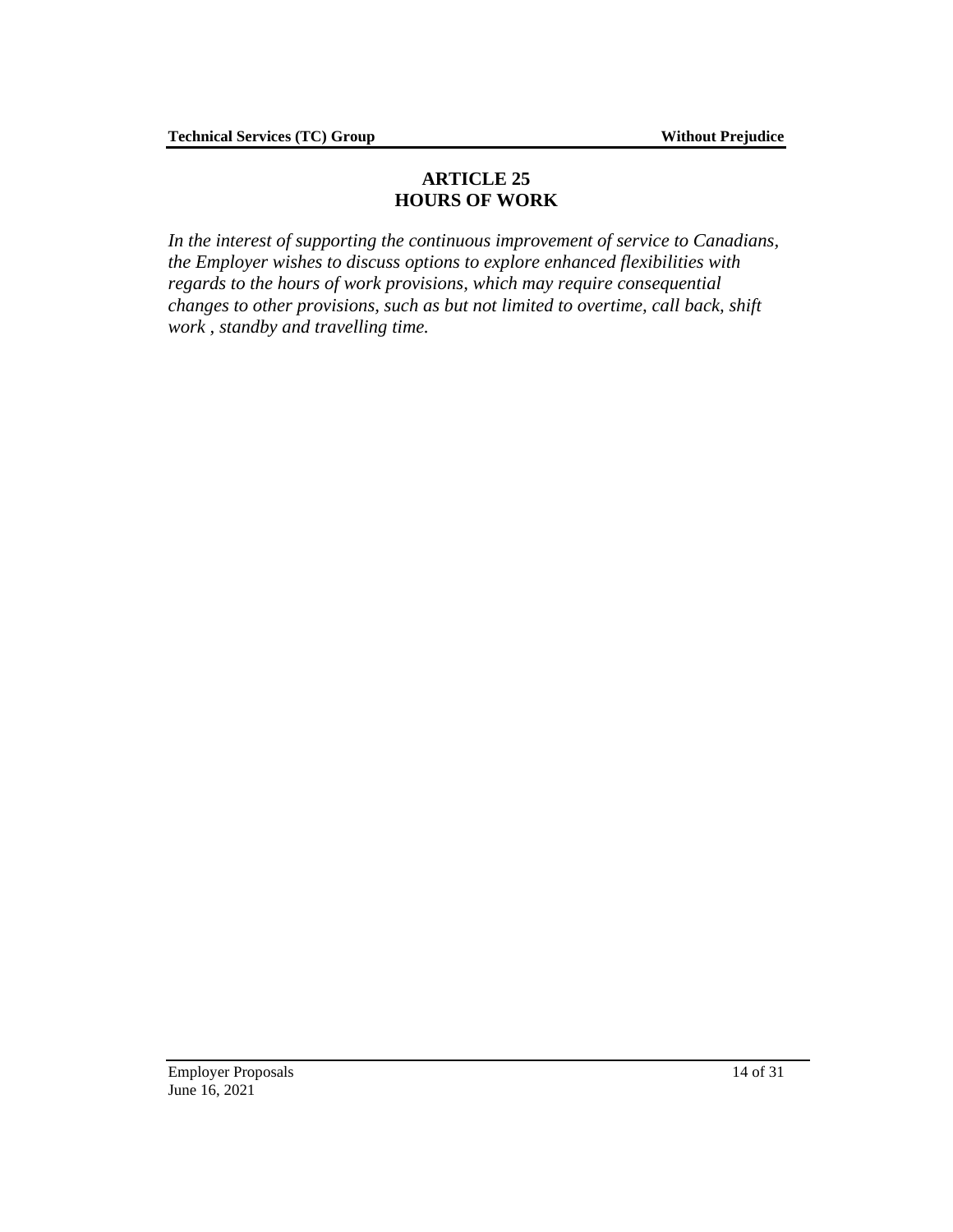## **ARTICLE 25 HOURS OF WORK**

## <span id="page-14-0"></span>**25.10 Notice of change of schedule for shift workers**

If an employee is given less than **forty-eight (48) hours** seven (7) days' advance notice of a change in his or her shift schedule, the employee will receive a premium rate of time and one half (1 1/2) for work performed on the first shift changed. Subsequent shifts worked on the new schedule shall be paid for at straight time. Such employee shall retain his or her previously scheduled days of rest next following the change or if worked, such days of rest shall be compensated in accordance with the overtime provisions of this collective agreement.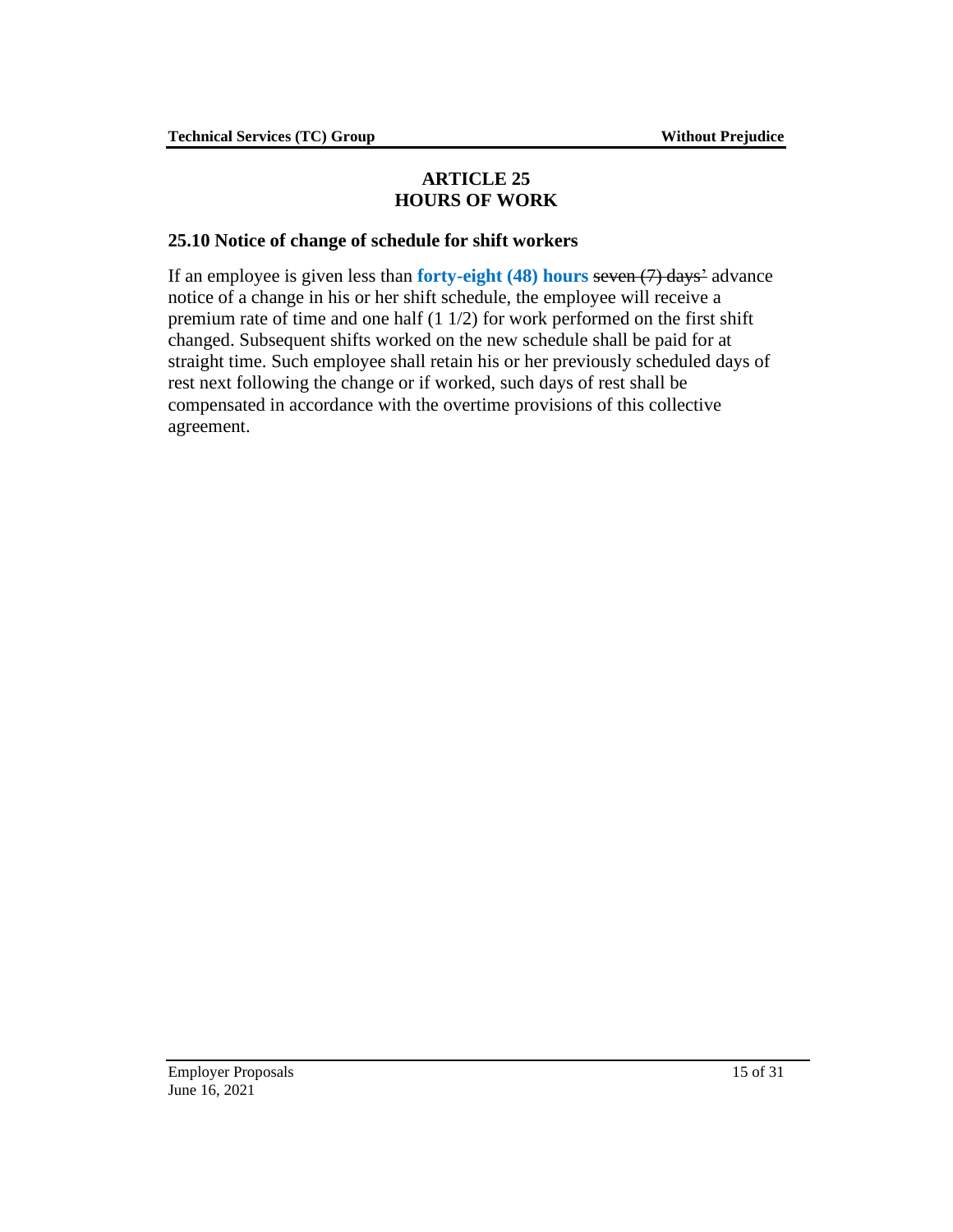## **ARTICLE 25 HOURS OF WORK**

**25.11 Except in emergency situations, b**Before the Employer changes day workers into shift workers, or changes shift workers into day workers, the Employer, in advance, will, consult with the Alliance on such hours of work, and in such consultation, will show that such hours are required to meet the needs of the public and/or efficient operations.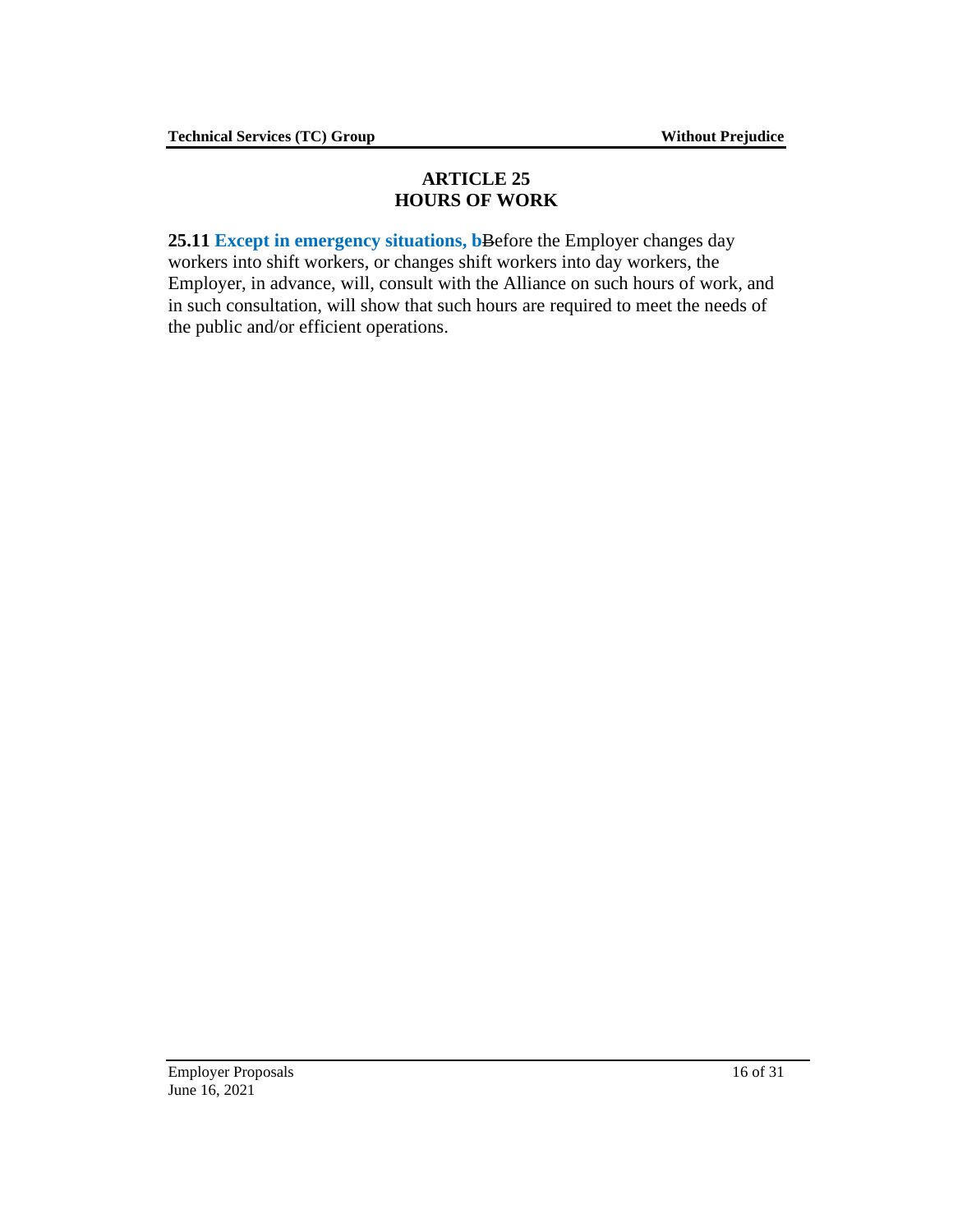#### **ARTICLE 27 SHIFT AND WEEKEND PREMIUMS**

### <span id="page-16-0"></span>**27.02 Weekend premium**

- a. An employee working on shifts during the weekend will receive an additional premium of two dollars (\$2.00) per hour for all **regularly scheduled** hours worked, including overtime hours, on Saturday and/or Sunday.
- b. Where Saturday and Sunday are not recognized as the weekend at a mission abroad, the Employer may substitute two (2) other contiguous days to conform to local practice.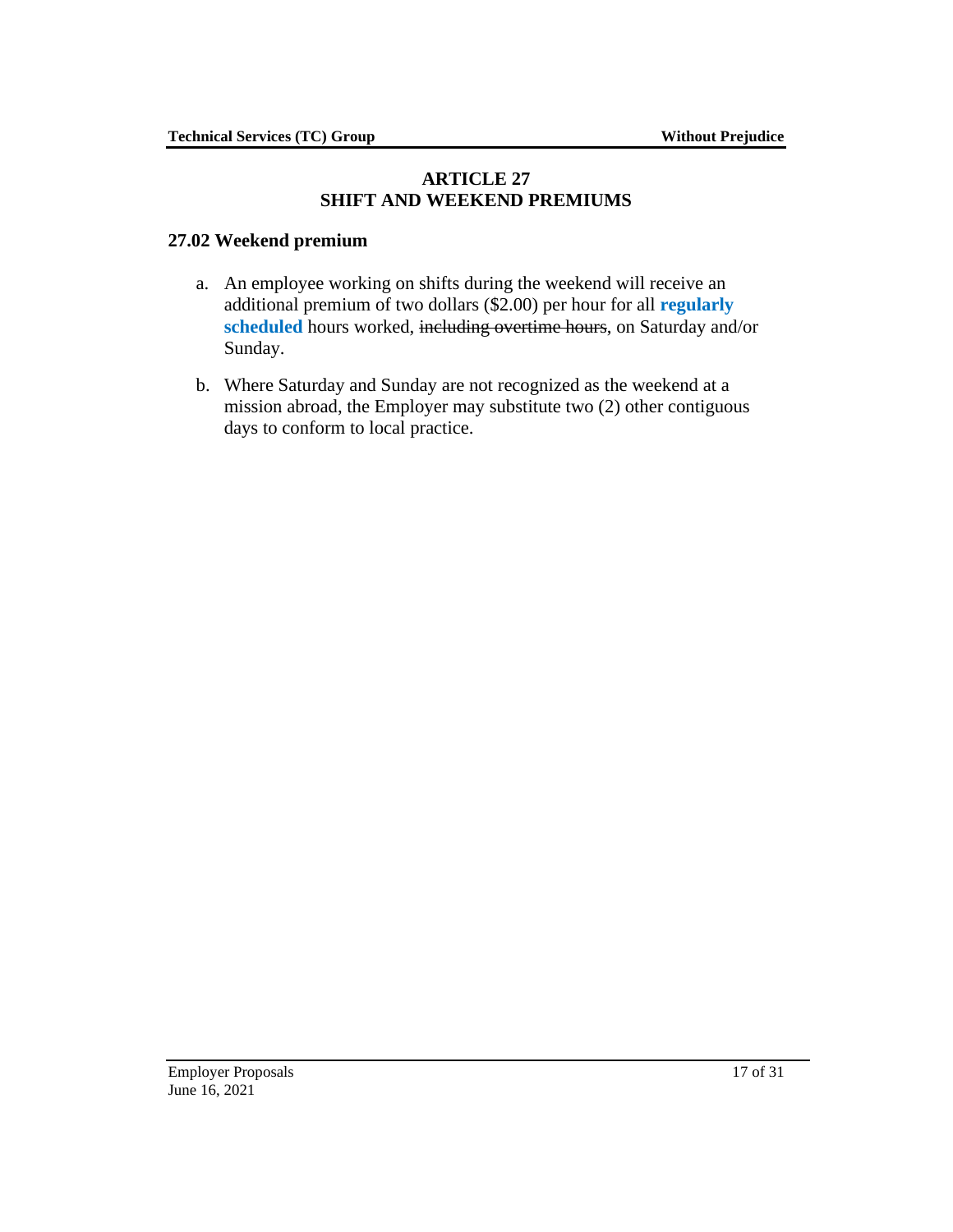## **ARTICLE 28 OVERTIME**

<span id="page-17-0"></span>**28.01** Each fifteen (15) minute period of overtime shall be compensated for at the following rates:

- a. time and one half  $(1 1/2)$  except as provided for in paragraph 28.01(b);
- b. double (2) time for each hour of overtime worked after fifteen (15) hours' work in any twenty-four (24) hour period or after seven decimal five (7.5) hours' work on the employee's first (1st) day of rest, and for all hours worked on the second (2nd) or subsequent day of rest, **provided that the employee also worked on the first (1st) day of rest**. Second (2nd) or subsequent day of rest means the second (2nd) or subsequent day in an unbroken series of consecutive and contiguous calendar days of rest.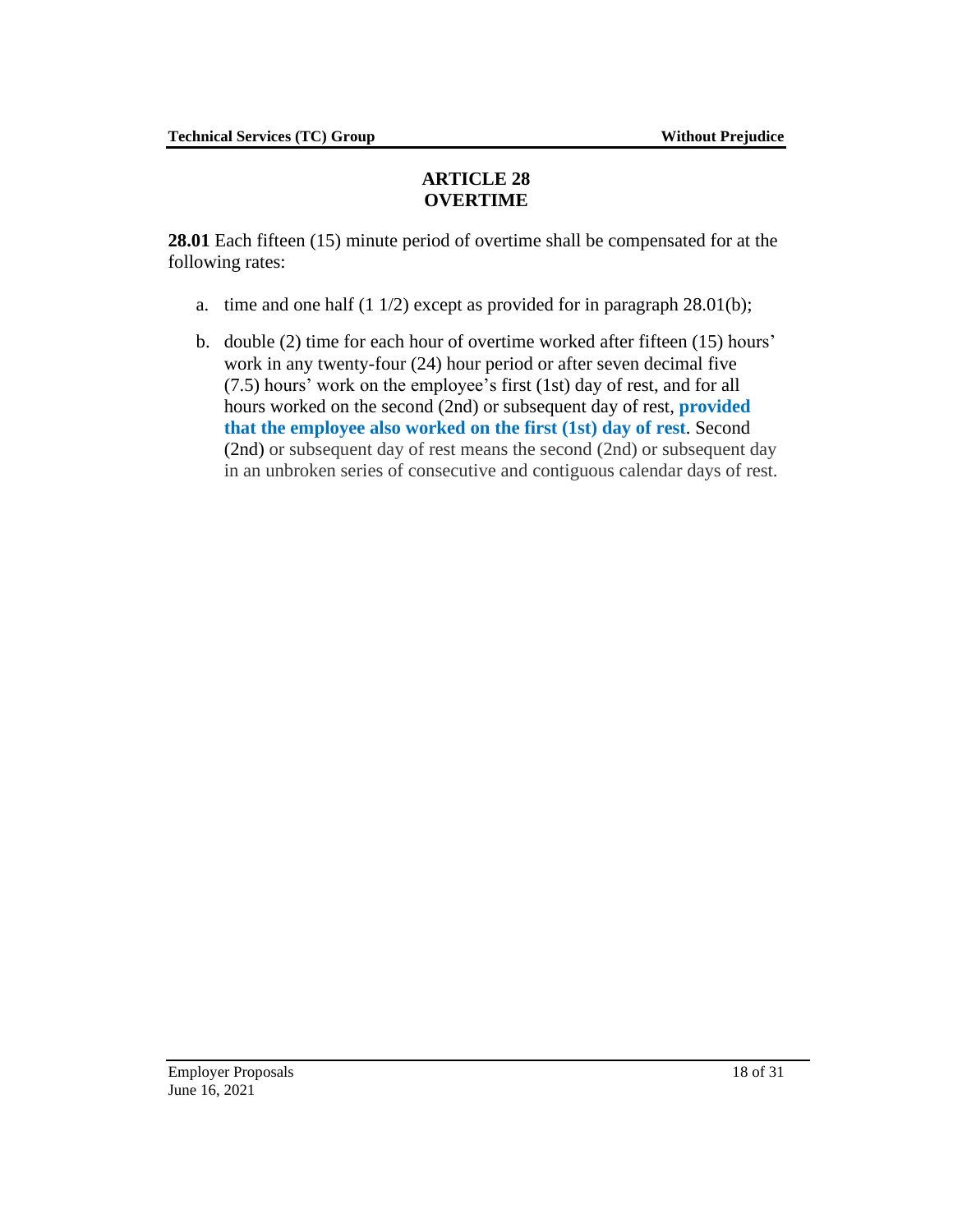## **ARTICLE 28 OVERTIME**

**Excluded provisions**

**28.01 Compensation under this article shall not be paid for overtime worked by an employee at courses, training sessions, conferences and seminars unless the employee is required to attend by the Employer.**

*Renumber accordingly.*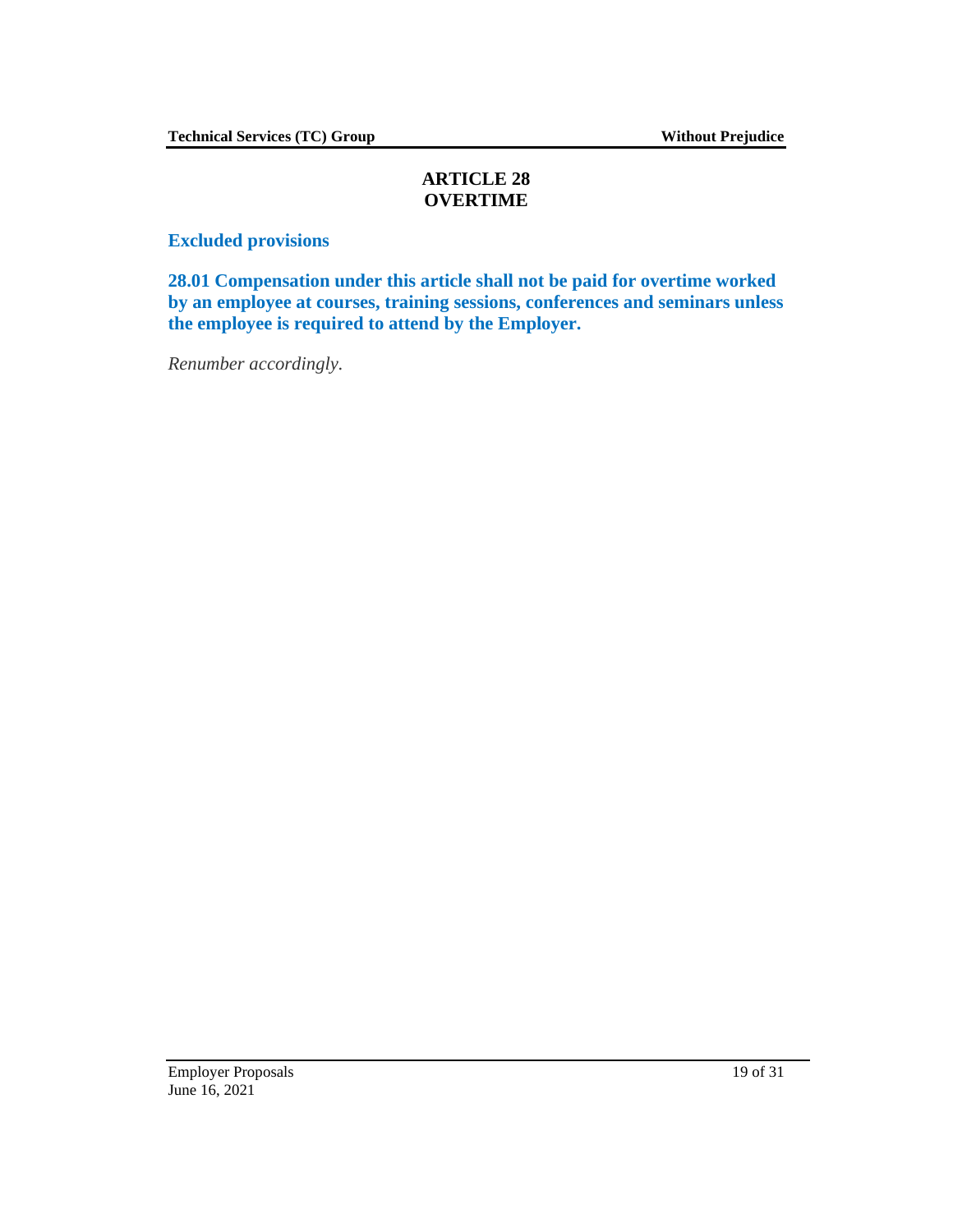#### **ARTICLE 32 DESIGNATED PAID HOLIDAYS**

<span id="page-19-0"></span>**32.01** Subject to clause 32.02, the following days shall be designated paid holidays for employees:

- a. New Year's Day;
- b. Good Friday;
- c. Easter Monday;
- d. the day fixed by proclamation of the Governor in Council for celebration of the Sovereign's birthday;
- e. Canada Day;
- f. Labour Day;
- g. the day fixed by proclamation of the Governor in Council as a general day of Thanksgiving;
- h. Remembrance Day;
- i. Christmas Day;
- j. Boxing Day;
- k. one (1) additional day in each year that, in the opinion of the Employer, is recognized to be a provincial or civic holiday in the area in which the employee is employed or, in any area where, in the opinion of the Employer, no such additional day is recognized as a provincial or civic holiday, the first Monday in August;
- l. one (1) additional day when proclaimed by an act of Parliament as a national holiday.

## **For greater certainty, employees who do not work on a Designated Paid Holiday are entitled to seven decimal five (7.5) hours pay at the straight-time rate.**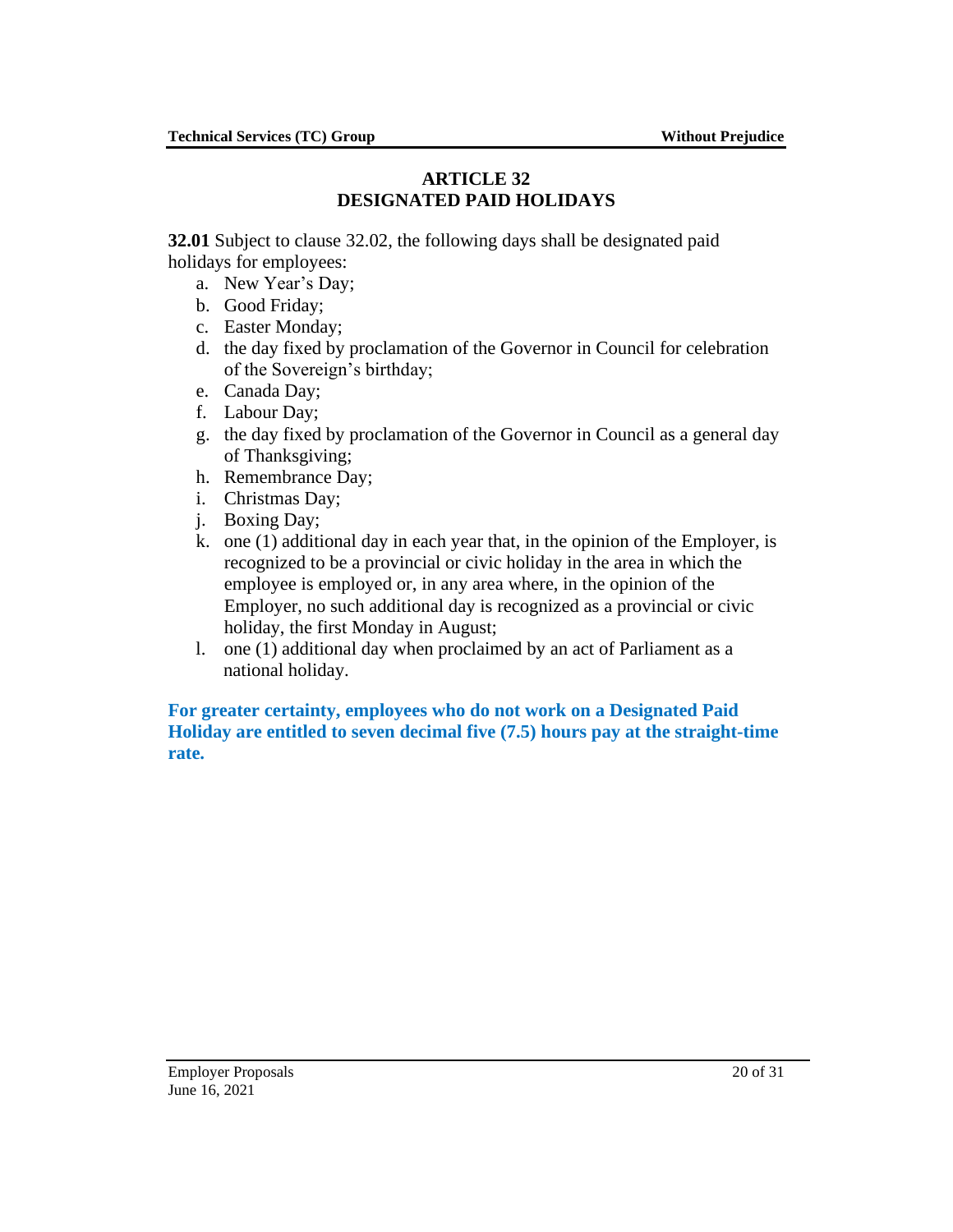### **ARTICLE 38 VACATION LEAVE WITH PAY**

<span id="page-20-0"></span>**Scheduling of vacation leave with pay**

**38.04**

**(New paragraph)**

**Employees are expected to take all their vacation leave during the vacation year in which it is earned.**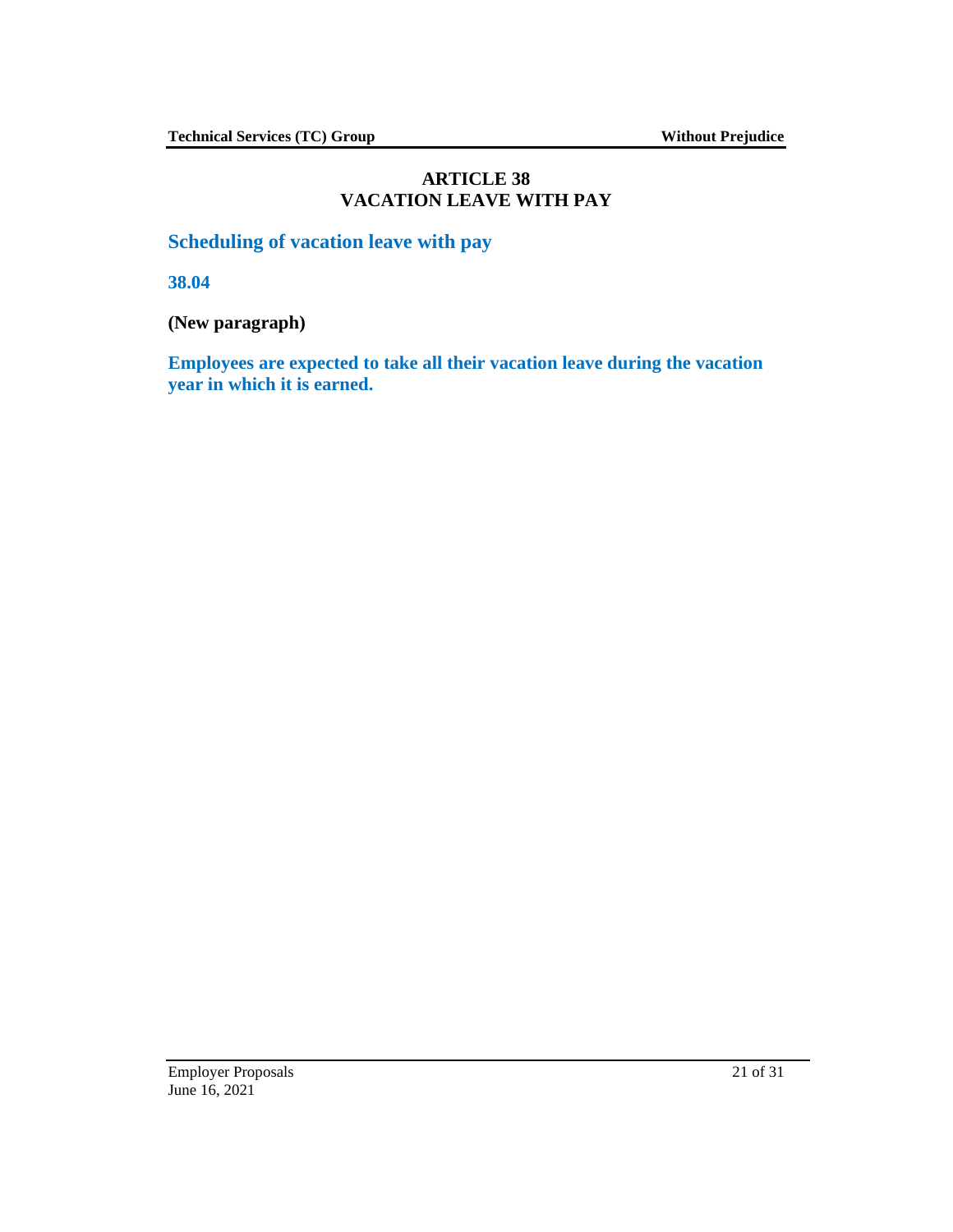#### **ARTICLE 51 BEREAVEMENT LEAVE WITH PAY**

<span id="page-21-0"></span>**51.01** For the purpose of this article, "family" is defined per Article 2 and in addition:

a. a person who stands in the place of a relative for the employee whether or not there is any degree of consanguinity between such person and the employee. An employee shall be entitled to bereavement leave with pay **for a family member as defined in 51.01(a)** under 51.02(a) only once during the employee's total period of employment in the public service.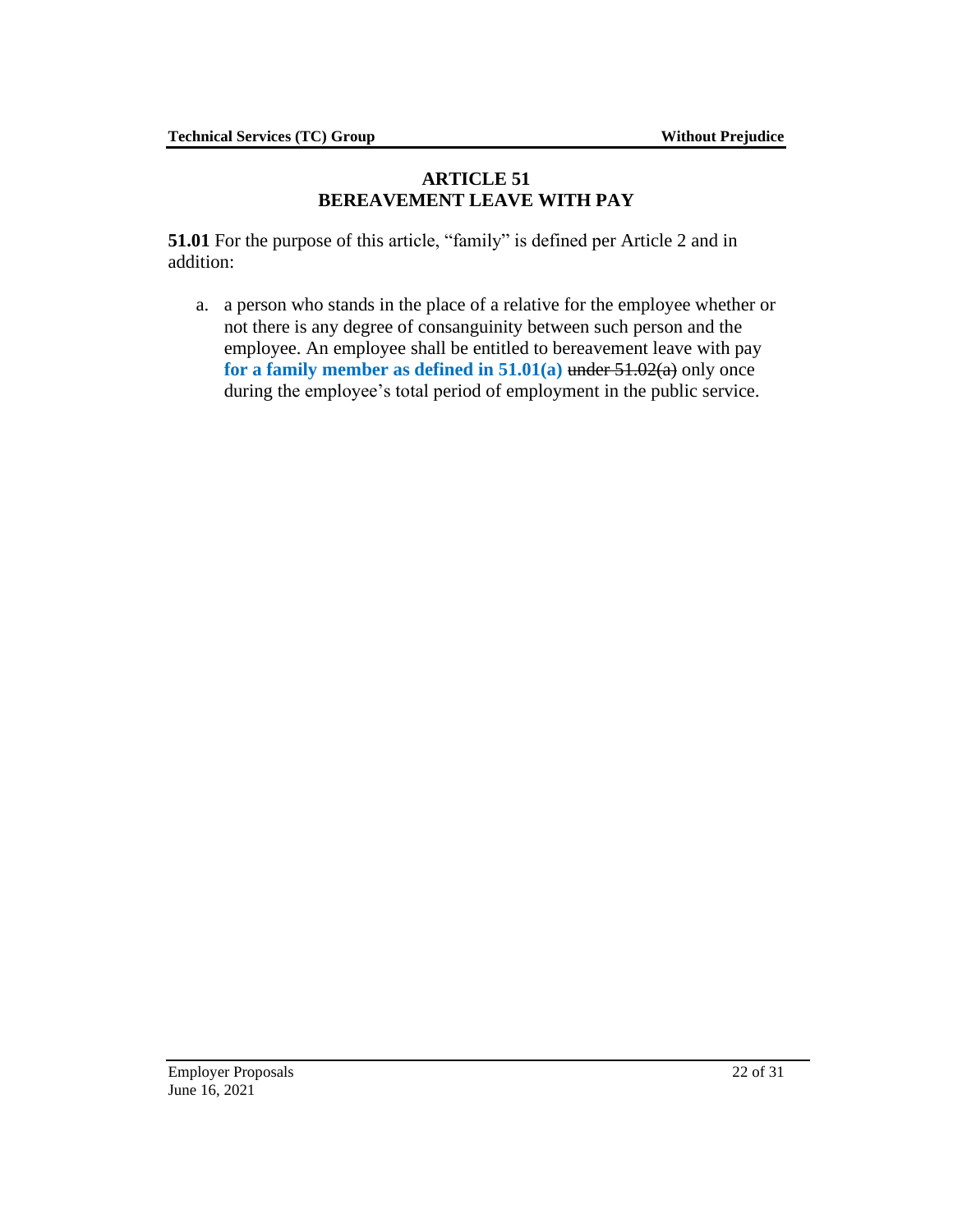#### <span id="page-22-0"></span>**ARTICLE 60 CORRECTIONAL SERVICE SPECIFIC DUTY ALLOWANCE**

The following allowance replaces the former Penological Factor Allowance (PFA). The parties agree that only incumbents of positions deemed eligible and/or receiving PFA as of signing of this collective agreement, shall receive the Correctional Service Specific Duty Allowance (CSSDA), subject to the criteria outlined below.

**60.01** The **Correctional Service Specific Duty Allowance (**CSSDA**)** shall be payable to incumbents of specific positions in the bargaining unit within **the** Correctional Service of Canada **(CSC)**. The allowance provides additional compensation to an Incumbent of a position who performs certain duties or responsibilities specific to **CSC** Correctional Service of Canada (that is, custody of inmates, the regular supervision of offenders, or the support of programs related to the conditional release of those offenders) within penitentiaries as defined in the Corrections and Conditional Release Act, and/or CSC Commissioner Directives. **The CSSDA is not payable to incumbents of positions located within Correctional Learning and Development Centres, Regional Headquarters, National Headquarters, and CORCAN establishments that do not meet the definition of penitentiary as defined in the** *Corrections and Conditional Release Act* **and/or CSC Commissioner Directives.**

**60.02** The **value of the** CSSDA shall be two thousand dollars (\$2,000) annually. and paid on a biweekly basis in any pay period for which the employee is expected to perform said duties of the specific position in a month. **Except as prescribed in clause 60.04 below, this allowance shall be paid on a biweekly basis for any month in which an employee performs the duties for a minimum period of ten (10) days in a position to which the CSSDA applies.**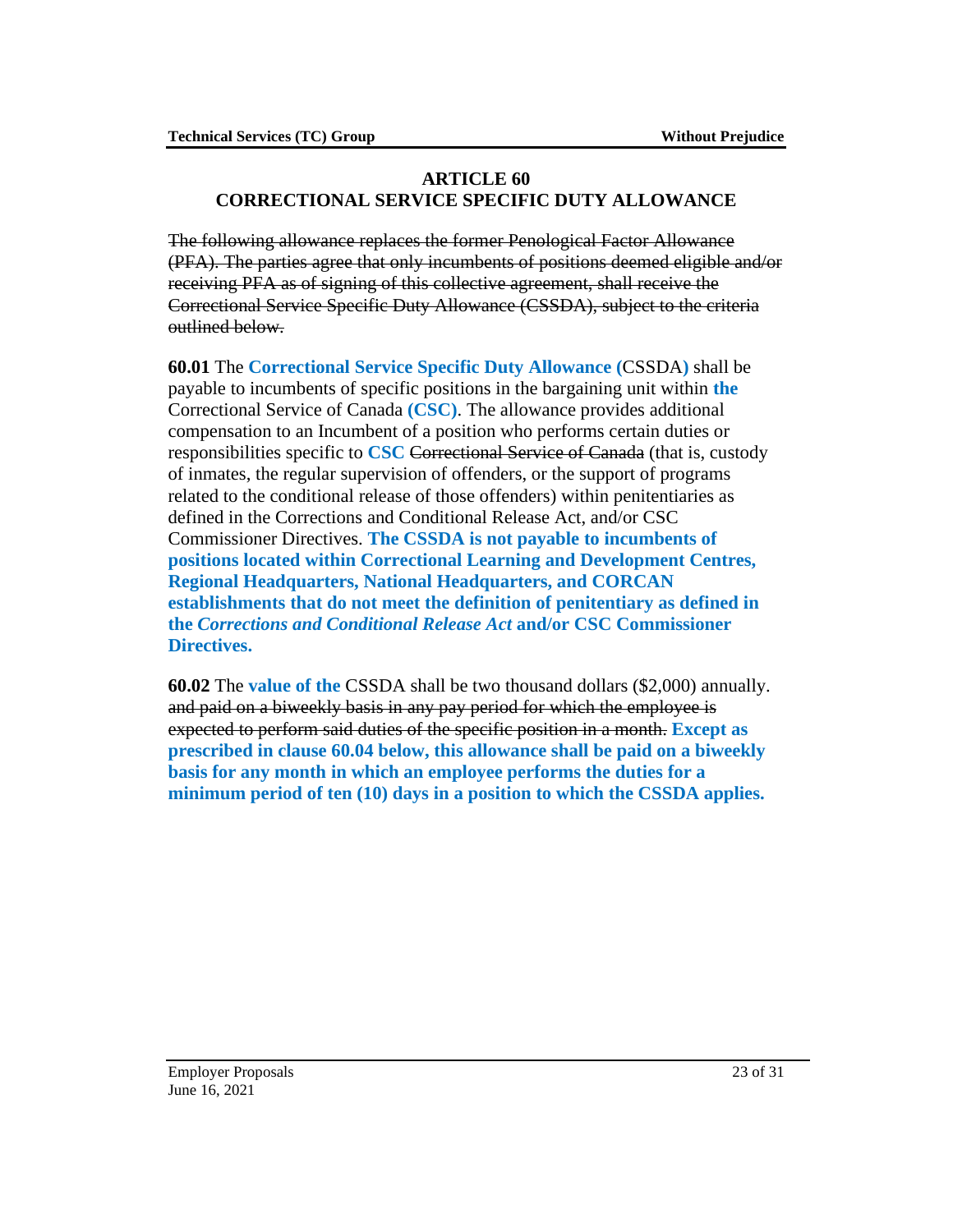## **ARTICLE 65 PAY ADMINISTRATION**

<span id="page-23-0"></span>**65.08** When the regular pay day for an employee falls on his or her day of rest, every effort shall be made to issue his or her cheque on his or her last working day, provided it is available at his or her regular place of work.

*Renumber accordingly*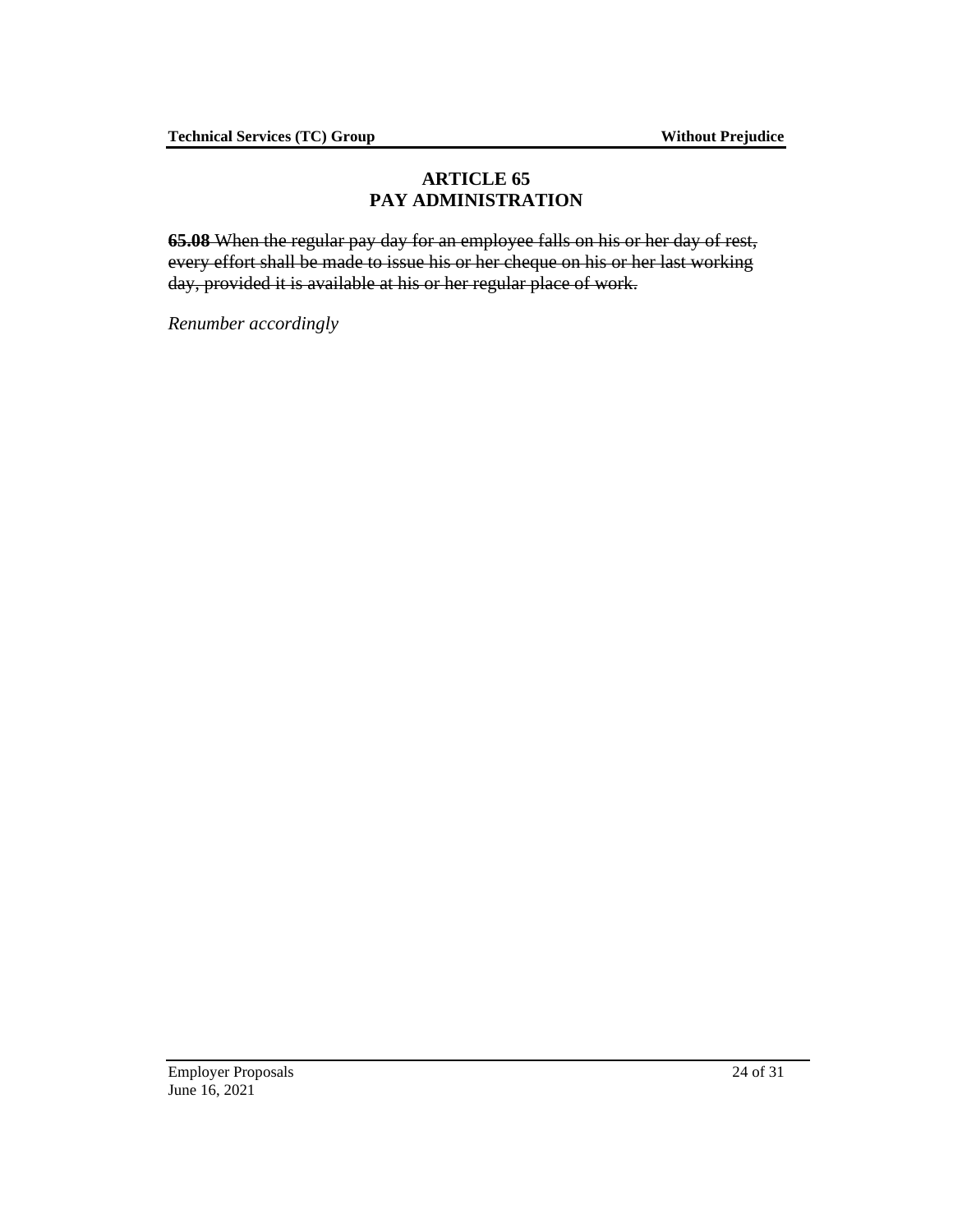#### <span id="page-24-0"></span>**APPENDIX K SPECIAL PROVISIONS FOR EMPLOYEES CONCERNING DIVING DUTY ALLOWANCE, VACATION LEAVE WITH PAY, NATIONAL CONSULTATION COMMITTEE AND TRANSFER AT SEA**

#### **K-3: Transfer at Sea Allowance**

#### **Exclusion: K-3.01 does not apply to Fishery Officers who enter ships in the normal course of their duties for the purpose of verification.**

**K-3.01** When an employee is required to transfer to a ship, submarine or barge (not berthed) from a helicopter, ship's boat, yardcraft or auxiliary vessel, the employee shall be paid a transfer allowance of ten dollars (\$10) except when transferring between vessels and/or work platforms which are in a secured state to each other for the purpose of performing a specific task such as de-perming. If the employee leaves the ship, submarine or barge by a similar transfer, the employee shall be paid an additional ten dollars (\$10).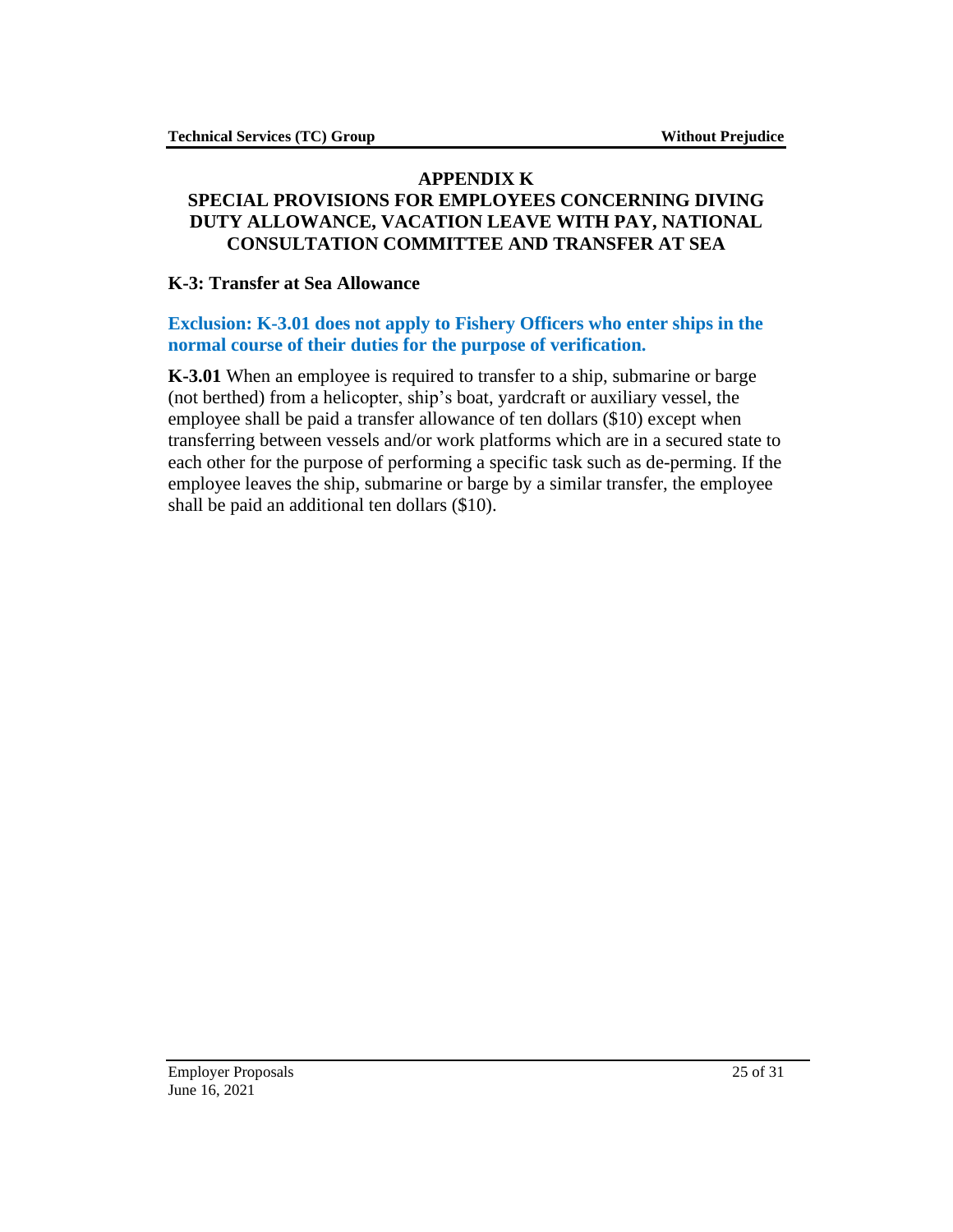## **APPENDIX N**

#### <span id="page-25-0"></span>**MEMORANDUM OF AGREEMENT RESPECTING SESSIONAL LEAVE FOR CERTAIN EMPLOYEES OF THE TRANSLATION BUREAU**

This memorandum is to give effect to the agreement reached between the Employer and the PSAC respecting sessional leave for certain employees of the Translation Bureau.

This memorandum of agreement shall apply to employees classified as GT who are assigned in the operational sections serving Parliament (Parliamentary Committees, Parliamentary Debates, Parliamentary Documents and Parliamentary Interpretation Services) and who share the same working conditions as members of the Translation bargaining unit who are eligible for parliamentary leave.

Notwithstanding the provisions of this agreement, the following is agreed:

#### 1. **Sessional leave**

- a. In addition to their vacation leave with pay, employees assigned to operational translation and interpretation sections serving Parliament shall receive special compensation in the form of sessional leave.
- b. The maximum number of days of sessional leave is forty (40) per fiscal year.
- c. An employee is entitled to a number of days of sessional leave equal to the maximum number of days multiplied by a fraction in which the numerator corresponds to the number of the employee's sessional workdays during the fiscal year and the denominator corresponds to the number of days that the House of Commons was in session during that fiscal year.
- d. The granting of sessional leave is subject to operational requirements and such leave must normally be taken during periods of low demand in the fiscal year for which it is granted. If operational requirements do not permit the Employer to grant sessional leave during the fiscal year, such leave must be granted before the end of the following fiscal year.
- e. If an employee is granted sessional leave in advance and, at the end of the fiscal year, has been granted more leave of this type than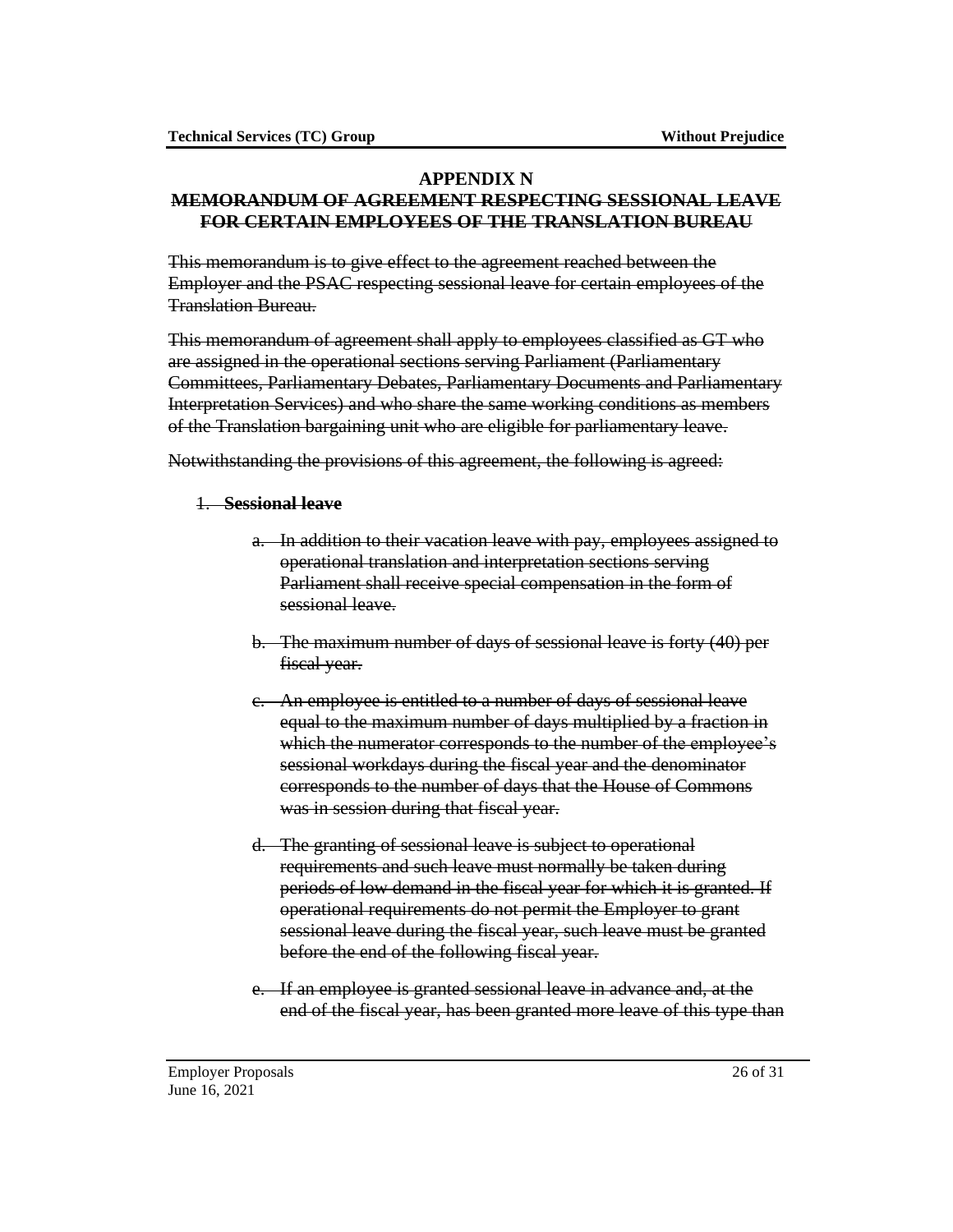earned, the maximum number of days referred to in paragraph (b) shall be reduced accordingly.

2. **Exclusions**

The provisions of Part III of this agreement, except for clauses 32.01 to 32.03 and 32.08, do not apply to employees who receive sessional leave in accordance with this memorandum.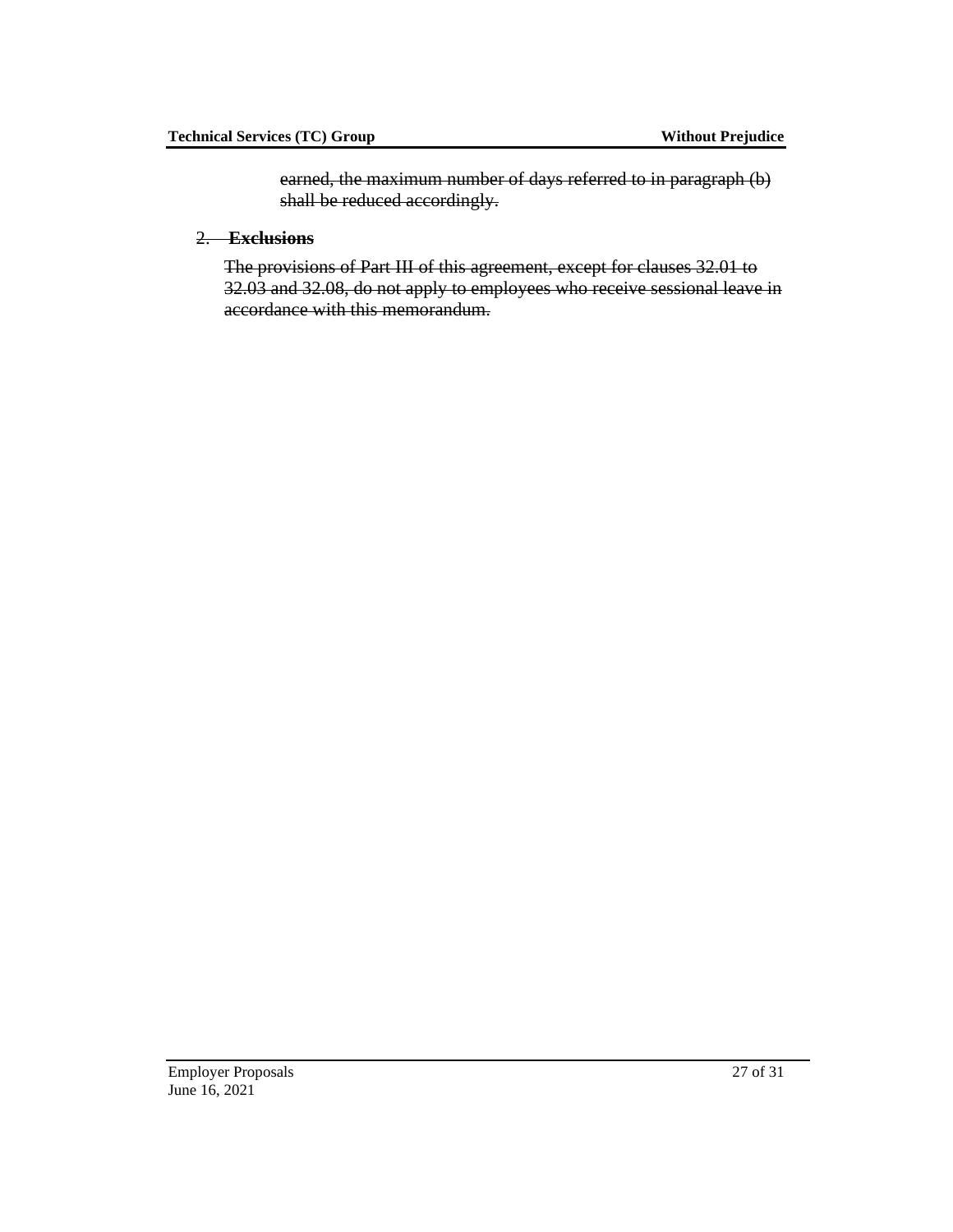#### **APPENDIX W**

### <span id="page-27-0"></span>**MEMORANDUM OF UNDERSTANDING IN RESPECT OF EMPLOYEES IN THE ENGINEERING AND SCIENTIFIC SUPPORT (EG) AND GENERAL TECHNICAL (GT) GROUPS WORKING SHORE-BASED POSITIONS AT CANADIAN COAST GUARD (CCG)**

- 1. In an effort to resolve recruitment and retention problems, the Employer will provide an allowance to incumbents of specific shore-based positions for the performance of duties in the Engineering and Scientific Support (EG) and General Technical (GT) Groups.
- 2. Employees at Fisheries and Oceans Canada, Canadian Coast Guard who are incumbents of EG-6 and EG-7 and GT-6 through GT-8 levels in the following positions and who **meet the conditions listed under point 3 below** shall be entitled to a terminable allowance as listed below.
- 3. Employees working at Canadian Coast Guard for the Integrated Technical Services **that perform duties** and Vessel Procurement **in direct support of vessel maintenance and** who are required in the performance of their duties to have knowledge of the design, construction, operation or maintenance of vessels as demonstrated by possession of a marine certificate of competency or post-secondary degree/diploma, Transport Canada Marine Engineering or Canadian Coast Guard Marine Electrical certificates of competency, **or post-secondary university degree or diploma from a provincially accredited University or College in the field of Naval Architecture**, combined with extensive experience in the field.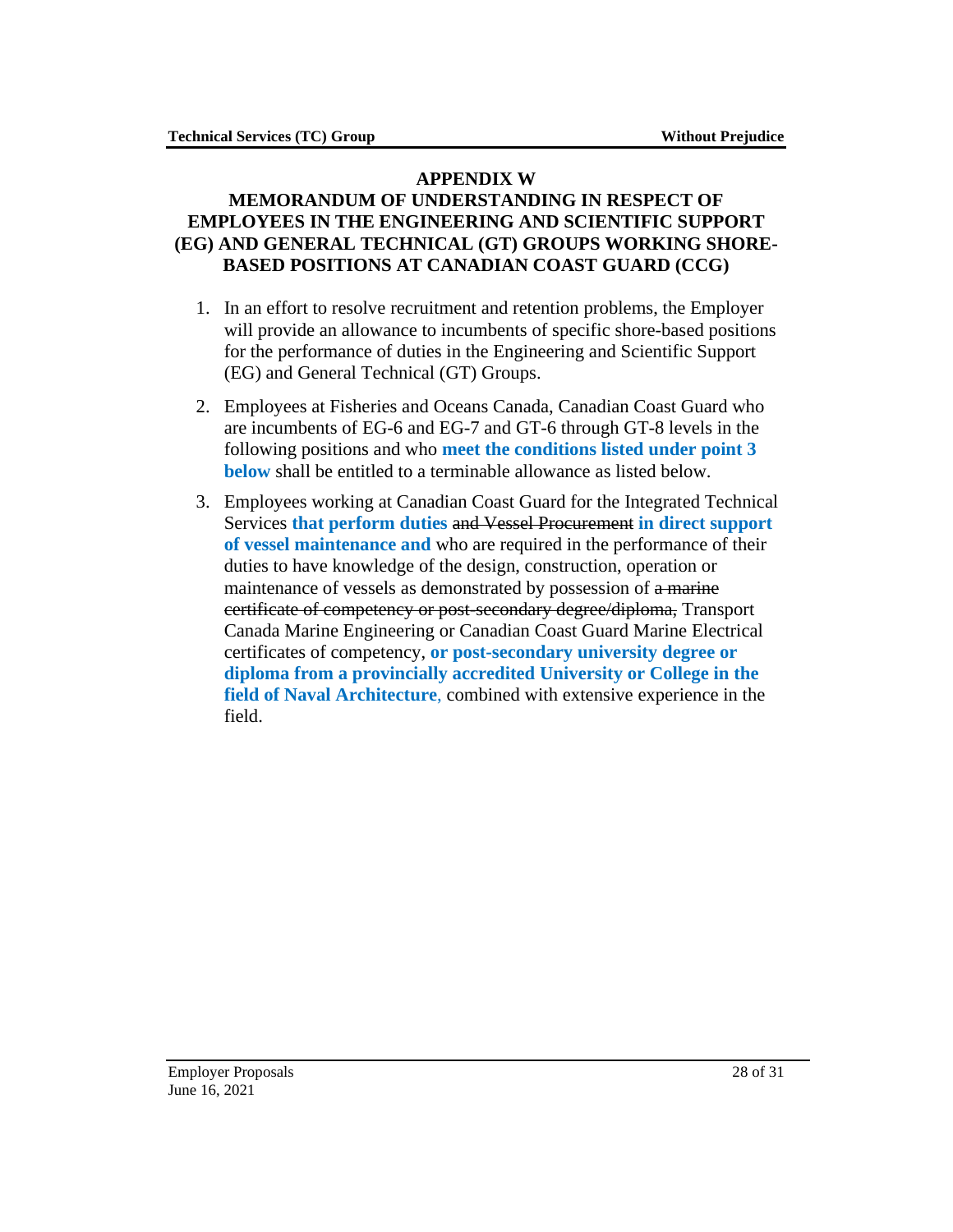### <span id="page-28-0"></span>**APPENDIX KK MEMORANDUM OF UNDERSTANDING WITH RESPECT TO THE JOINT REVIEW OF APPENDIX C APPLICABLE TO FISHERY OFFICERS IN THE GENERAL TECHNICAL (GT) GROUP WORKING OFFSHORE SURVEILLANCE AT THE DEPARTMENT OF FISHERIES AND OCEANS (DFO)**

This is to confirm the understanding reached in negotiations with respect to a joint review of Appendix C applicable to Fishery Officers working offshore surveillance at DFO.

It is recognized that Fishery Officers working offshore surveillance at DFO are assigned duties by ship for a two-week period and that during this time they are compensated 9.5 hours each day while in surveillance mode.

It is also recognized that surveillance mode may happen by air and that the DFO plans to begin using long-range aircraft, which could potentially have an impact on the hours of work for Fishery Officers who perform surveillance duties from the air, given that these aircraft will be able to fly up to 10 hours compared to the current capability to fly only for five to six hours before requiring refueling.

The parties agree that representatives of the DFO and the PSAC will work together to review Appendix C as a whole, and more specifically will discuss:

- the average number of hours of work for Fishery Officers working offshore surveillance to ensure proper reflection of the actual work done in surveillance and in arrest mode; and
- the applicability of travel status leave to this group of employees

to make proposals to the parties to inform the next round of bargaining. The committee shall meet no later than one hundred and twenty days following the signing of the collective agreement.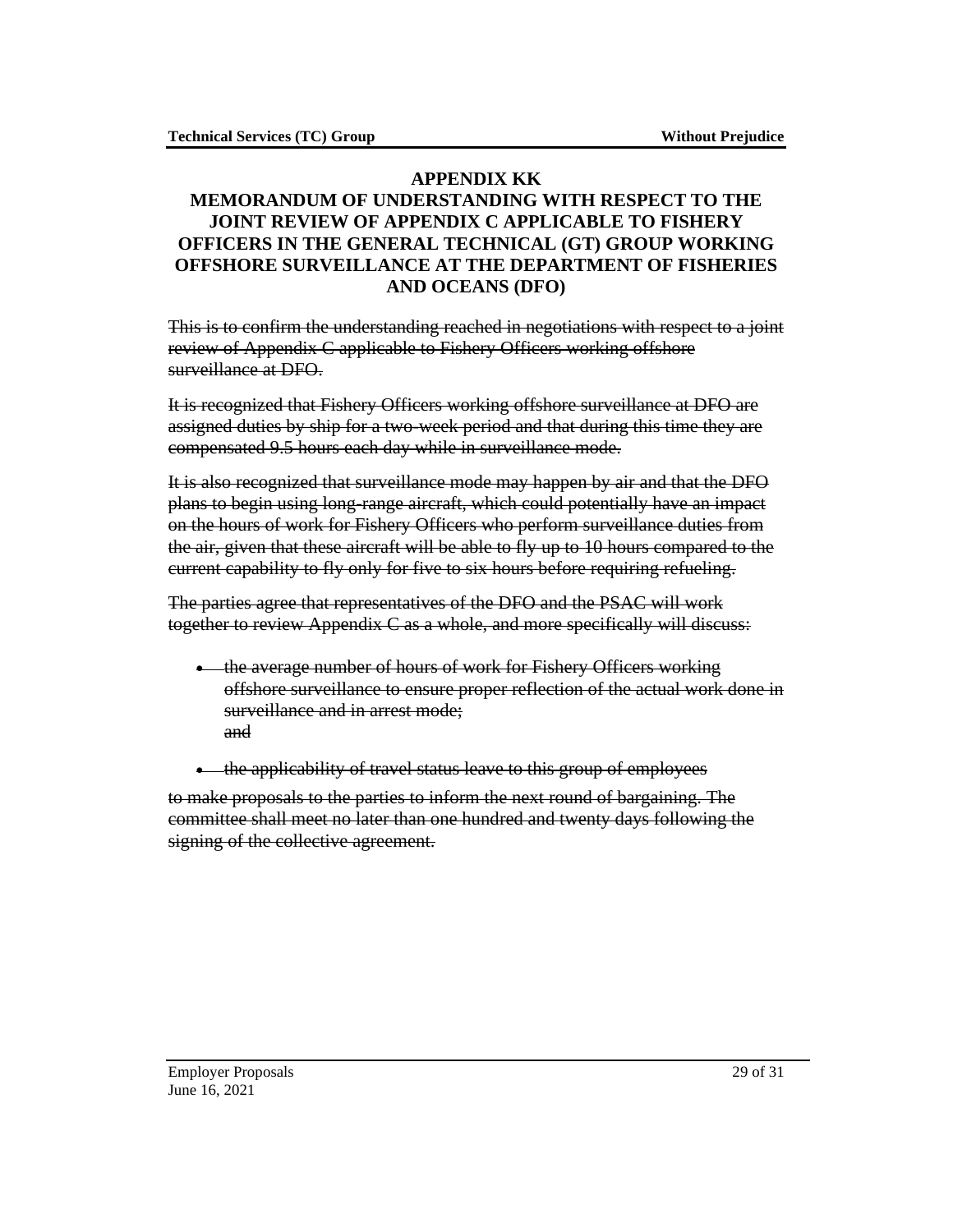## <span id="page-29-0"></span>**APPENDIX LL MEMORANDUM OF UNDERSTANDING BETWEEN THE TREASURY BOARD OF CANADA AND THE PUBLIC SERVICE ALLIANCE OF CANADA WITH RESPECT TO A JOINT STUDY ON SUPPORT MECHANISMS FOR EMPLOYEES**

*The Employer wishes to discuss Appendix LL.*